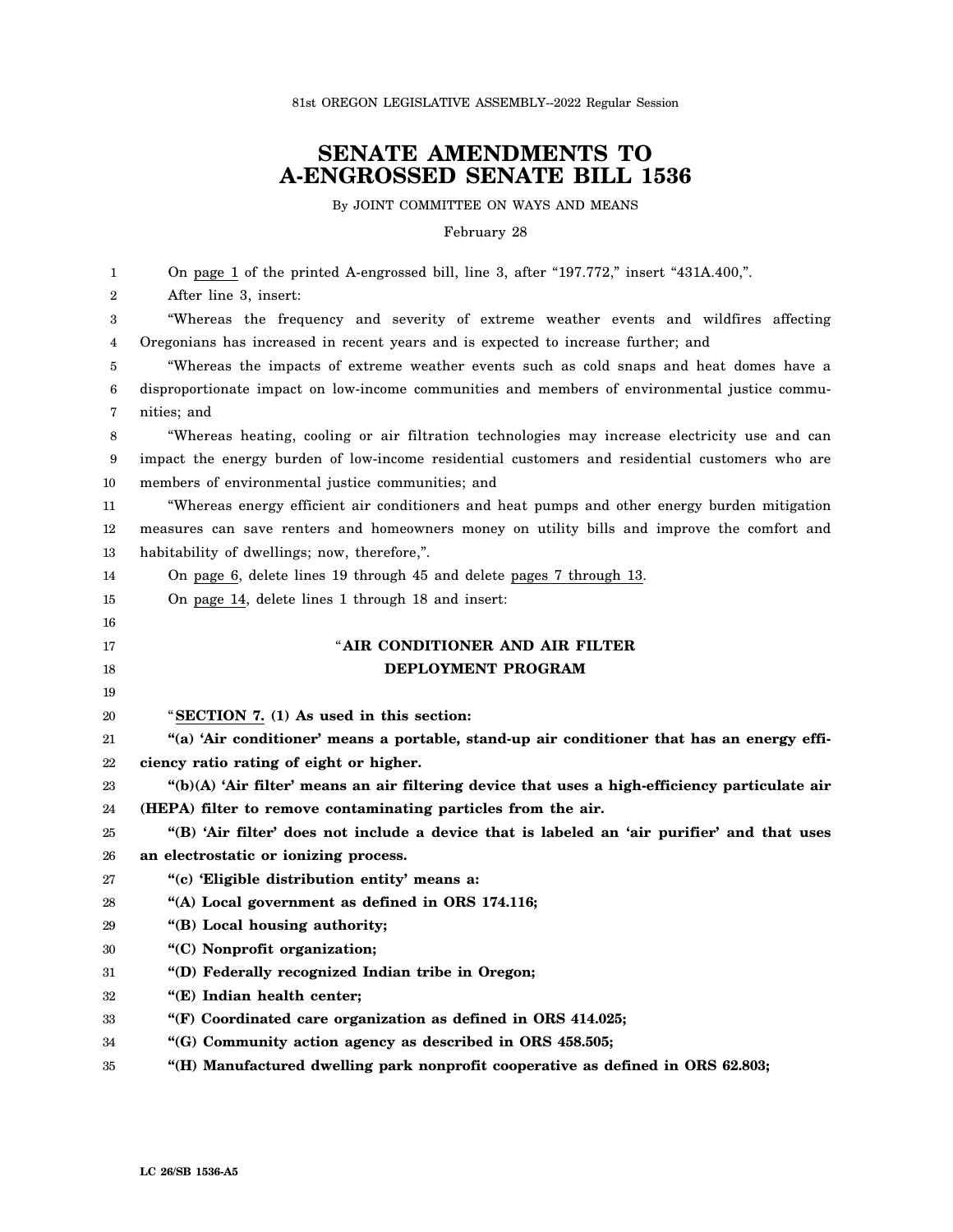1 2 3 4 5 6 7 8 9 10 11 12 13 14 15 16 17 18 19 20 21 22 23 24 25 26 27 28 29 30 31 32 33 34 35 36 37 38 39 40 41 42 43 44 45 **"(I) Landlord that has a residential tenant who has received medical assistance through the Oregon Health Authority, the Department of Human Services or Medicare within the past 12 months; "(J) Electric utility as defined in ORS 757.600; or "(K) Natural gas utility as defined in ORS 757.392. "(d) 'Medical assistance' has the meaning given that term in ORS 414.025. "(2)(a) The Oregon Health Authority shall create a program to: "(A) Acquire a supply of air conditioners and air filters; and "(B) Distribute the air conditioners and air filters to eligible distribution entities that will provide the air conditioners and air filters on an emergency basis to eligible individuals as described in subsection (4) of this section. "(b) The Oregon Health Authority may provide or contract with one or more third parties to administer the program. "(3) The administrator of the program shall: "(a) Determine the percentage of program funds needed to support the costs of installation and materials for installation. "(b) Determine the percentage of program funds, but no more than 10 percent of program funds, needed to cover the costs of the authority or a third party or parties and eligible distribution entities in administering the program. "(c) Make technical assistance resources available to individuals who receive an air conditioner or air filter under the program that answer questions about the installation, use and maintenance of the air conditioners and air filters. "(d) Provide technical assistance to eligible distribution entities, including assistance that supports the distribution, installation and maintenance of the air conditioners and air filters. "(4) An eligible distribution entity may distribute air conditioners and air filters under this section only to individuals who: "(a) Are eligible to receive medical assistance through the Oregon Health Authority, the Department of Human Services or Medicare, or have received any of these services in the past 12 months; "(b) Reside in any type of housing or recreational vehicle, as defined in ORS 174.101, that has electricity for operating the air conditioner or air filter; and "(c) Upon receiving an air conditioner or air filter, provide an attestation that the individual can safely and legally install the air conditioner or air filter in the individual's home or recreational vehicle. "(5) The Oregon Health Authority shall make available a list of eligible distribution entities participating in the program to: "(a) Individuals who are eligible to receive medical assistance through the Oregon Health Authority or Department of Human Services. "(b) The 2-1-1 system provided for in ORS 403.400 to 403.430. "(c) The Housing and Community Services Department. "(6) The Oregon Health Authority and any eligible distribution entity participating in the program are immune from civil liability for: "(a) The functioning, safety or impact of any air conditioner or air filter distributed by the program. "(b) Any heat-related health impacts to an individual using an air conditioner or air filter**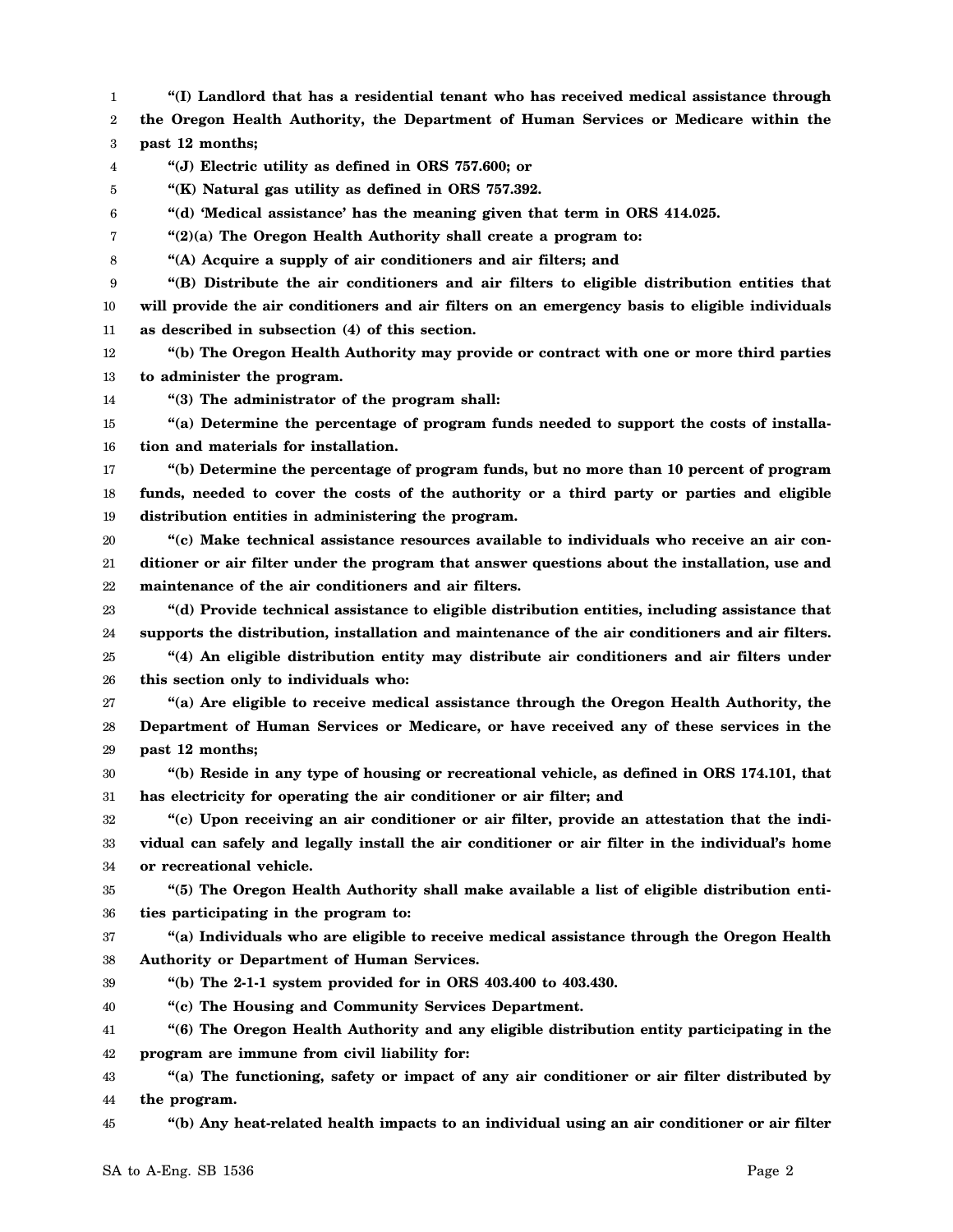| distributed by the program.<br>1 |  |  |  |
|----------------------------------|--|--|--|
|----------------------------------|--|--|--|

2 **"(7) The Oregon Health Authority shall adopt rules to implement the program.**

3 4 5 6 "**SECTION 8. In addition to and not in lieu of any other appropriation, there is appropriated to the Oregon Health Authority, for the biennium ending June 30, 2023, out of the General Fund, the amount of \$5,000,000, for the program created under section 7 of this 2022 Act.**

| 7  |                                                                                                       |
|----|-------------------------------------------------------------------------------------------------------|
| 8  | "HOUSING AND COMMUNITY SERVICES DEPARTMENT WEBSITE                                                    |
| 9  |                                                                                                       |
| 10 | "SECTION 9. Section 10 of this 2022 Act is added to and made a part of ORS chapter 458.               |
| 11 | "SECTION 10. The Housing and Community Services Department shall make available                       |
| 12 | on the department's website:                                                                          |
| 13 | "(1) A list of dates and counties in which there exists an extreme heat event as defined              |
| 14 | in section 2 of this 2022 Act. Dates published on the website must remain on the website for          |
| 15 | at least one year.                                                                                    |
| 16 | "(2) Information regarding relevant programs and services available to landlords to pro-              |
| 17 | vide adequate cooling under ORS $90.320(1)(m)$ or $90.730(3)(d)$ , including:                         |
| 18 | "(a) Programs administered by the department;                                                         |
| 19 | "(b) Information provided by the Oregon Health Authority regarding programs adminis-                  |
| 20 | tered by the authority, including the list of eligible distribution entities compiled under sec-      |
| 21 | tion $7(5)$ of this 2022 Act;                                                                         |
| 22 | "(c) Information provided by the State Department of Energy regarding programs ad-                    |
| 23 | ministered by the department;                                                                         |
| 24 | "(d) Programs administered by the nongovernmental entity that administers public pur-                 |
| 25 | pose charge moneys under ORS 757.612 (3)(d); and                                                      |
| 26 | "(e) Federal programs, rebates or incentives, including those administered by the                     |
| 27 | <b>Bonneville Power Administration.</b>                                                               |
| 28 |                                                                                                       |
| 29 | "COOLING REQUIREMENTS IN NEW UNITS                                                                    |
| 30 |                                                                                                       |
| 31 | "SECTION 11. ORS 90.320 is amended to read:                                                           |
| 32 | "90.320. (1) A landlord shall at all times during the tenancy maintain the dwelling unit in a         |
| 33 | habitable condition. For purposes of this section, a dwelling unit shall be considered unhabitable if |
| 34 | it substantially lacks:                                                                               |
| 35 | "(a) Effective waterproofing and weather protection of roof and exterior walls, including win-        |
| 36 | dows and doors;                                                                                       |
| 37 | "(b) Plumbing facilities that conform to applicable law in effect at the time of installation[,] and  |
| 38 | are maintained in good working order;                                                                 |
| 39 | "(c) A water supply approved under applicable law that is:                                            |
| 40 | "(A) Under the control of the tenant or landlord and is capable of producing hot and cold run-        |
| 41 | ning water;                                                                                           |
| 42 | "(B) Furnished to appropriate fixtures;                                                               |
| 43 | "(C) Connected to a sewage disposal system approved under applicable law; and                         |
| 44 | "(D) Maintained so as to provide safe drinking water and to be in good working order to the           |
| 45 | extent that the system can be controlled by the landlord;                                             |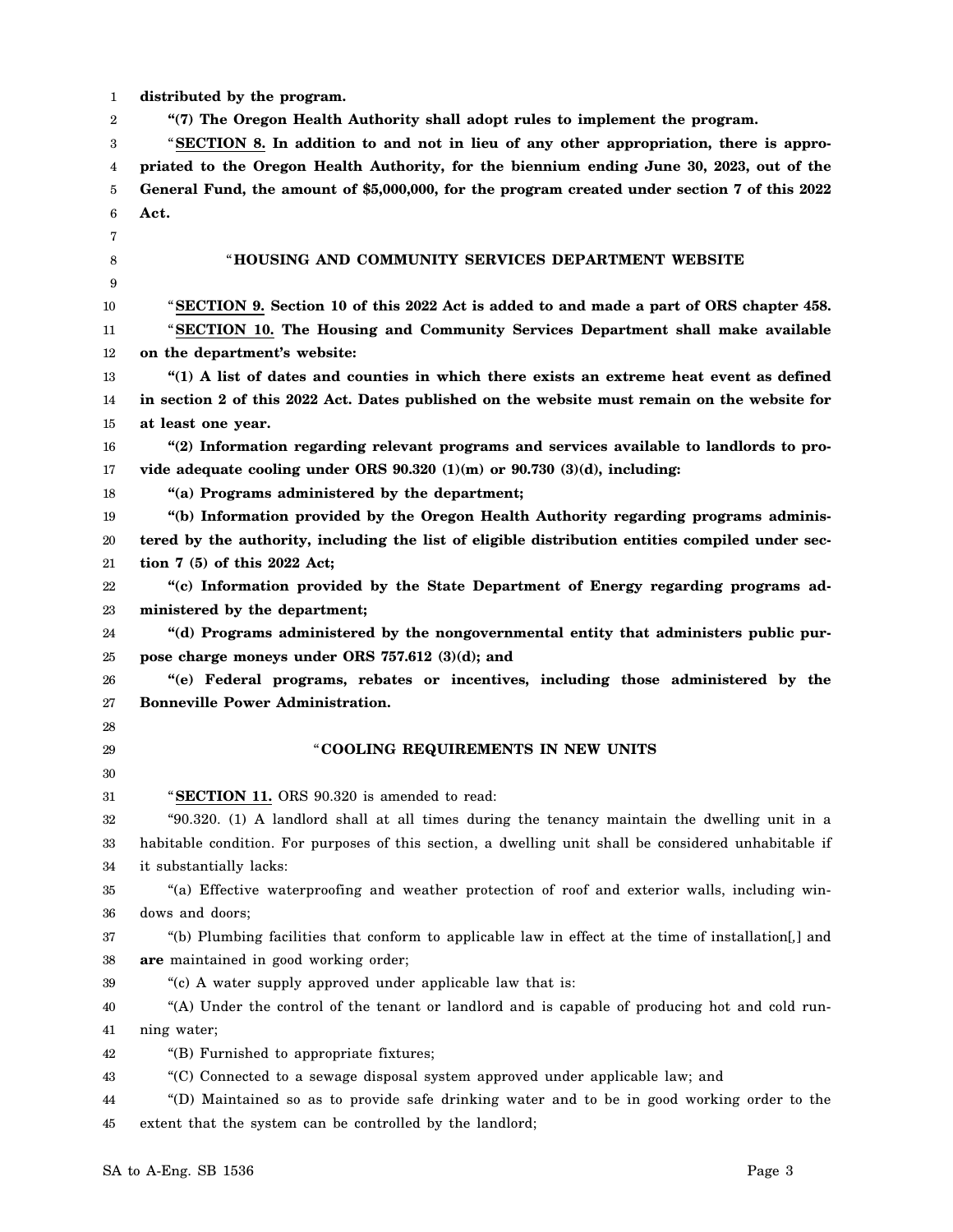1 2 "(d) Adequate heating facilities that conform to applicable law at the time of installation and **are** maintained in good working order;

3 4 "(e) Electrical lighting with wiring and electrical equipment that conform to applicable law at the time of installation and **is** maintained in good working order;

5 6 7 8 9 "(f) Buildings, grounds and appurtenances at the time of the commencement of the rental agreement in every part safe for normal and reasonably foreseeable uses, clean, sanitary and free from all accumulations of debris, filth, rubbish, garbage, rodents and vermin, and all areas under control of the landlord kept in every part safe for normal and reasonably foreseeable uses, clean, sanitary and free from all accumulations of debris, filth, rubbish, garbage, rodents and vermin;

10 11 12 13 14 "(g) Except as otherwise provided by local ordinance or by written agreement between the landlord and the tenant, an adequate number of appropriate receptacles for garbage and rubbish in clean condition and good repair at the time of the commencement of the rental agreement, and the landlord shall provide and maintain appropriate serviceable receptacles thereafter and arrange for their removal;

15

33

"(h) Floors, walls, ceilings, stairways and railings maintained in good repair;

16 17 "(i) Ventilating, air conditioning and other facilities and appliances, including elevators, maintained in good repair if supplied or required to be supplied by the landlord;

18 19 20 21 "(j) Safety from fire hazards, including a working smoke alarm or smoke detector, with working batteries if solely battery-operated, provided only at the beginning of any new tenancy when the tenant first takes possession of the premises, as provided in ORS 479.270, but not to include the tenant's testing of the smoke alarm or smoke detector as provided in ORS 90.325 (1);

22 "(k) A carbon monoxide alarm, and the dwelling unit:

23 "(A) Contains a carbon monoxide source; or

24 25 26 "(B) Is located within a structure that contains a carbon monoxide source and the dwelling unit is connected to the room in which the carbon monoxide source is located by a door, ductwork or a ventilation shaft; [*or*]

27 28 29 30 "(L) Working locks for all dwelling entrance doors, and, unless contrary to applicable law, latches for all windows, by which access may be had to that portion of the premises that the tenant is entitled under the rental agreement to occupy to the exclusion of others and keys for those locks that require keys[*.*]**; or**

31 32 **"(m) For a dwelling unit in a building where building permits for its construction were issued on or after April 1, 2024, adequate cooling facilities that:**

**"(A) Provide cooling in at least one room of the dwelling unit, not including a bathroom;**

34 35 **"(B) Conform to applicable law at the time of installation and are maintained in good working order; and**

36 37 **"(C) May include central air conditioning, an air-source or ground-source heat pump or a portable air conditioning device that is provided by the landlord.**

38 39 "(2) The landlord and tenant may agree in writing that the tenant is to perform specified repairs, maintenance tasks and minor remodeling only if:

40 41 "(a) The agreement of the parties is entered into in good faith and not for the purpose of evading the obligations of the landlord;

42 43 "(b) The agreement does not diminish the obligations of the landlord to other tenants in the premises; and

44 45 "(c) The terms and conditions of the agreement are clearly and fairly disclosed and adequate consideration for the agreement is specifically stated.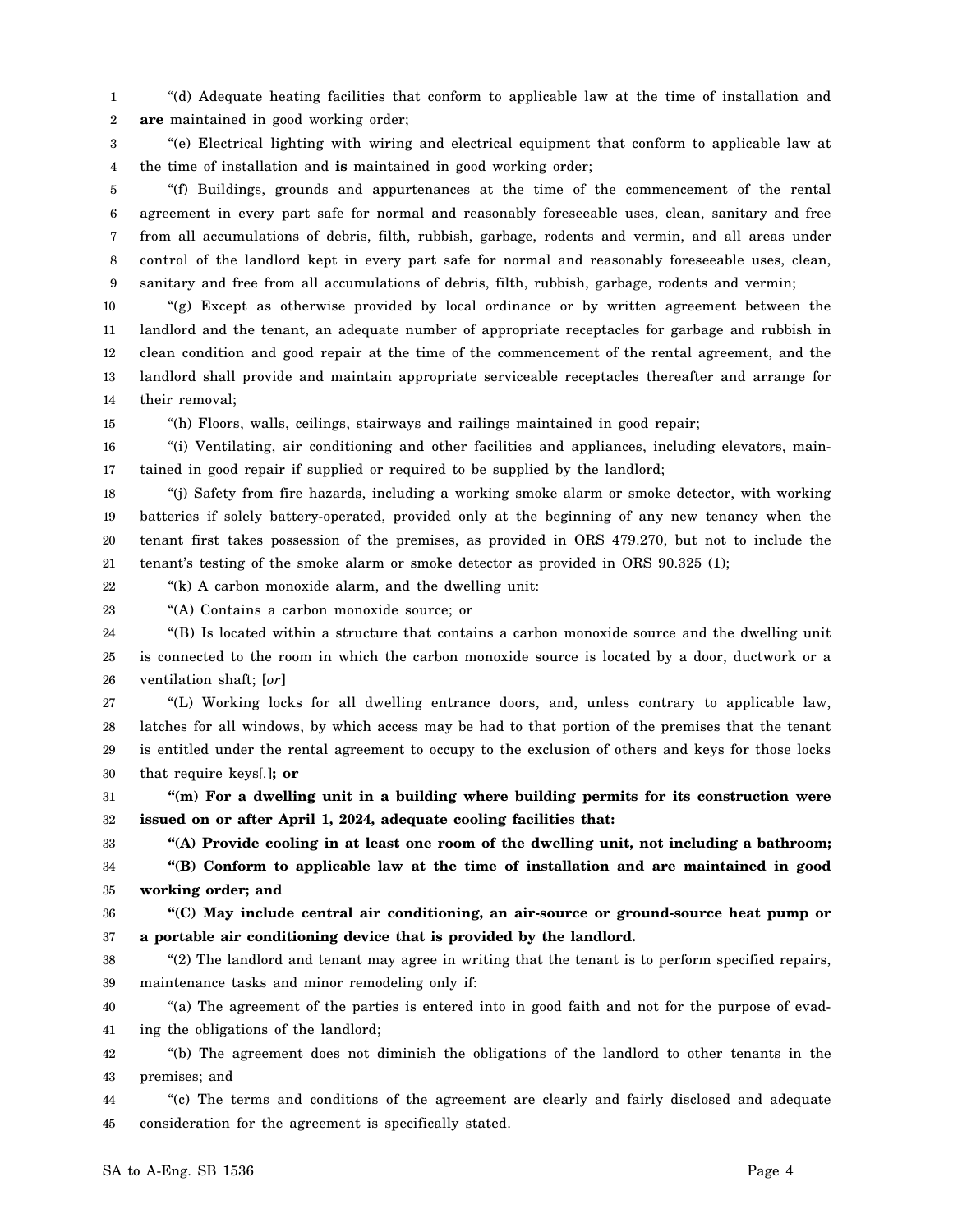1 2 3 4 5 6 "(3) Any provisions of this section that reasonably apply only to a structure that is used as a home, residence or sleeping place [*shall*] **do** not apply to a manufactured dwelling, recreational vehicle or floating home where the tenant owns the manufactured dwelling, recreational vehicle or floating home, rents the space and, in the case of a dwelling or home, the space is not in a facility. Manufactured dwelling or floating home tenancies in which the tenant owns the dwelling or home and rents space in a facility [*shall be*] **are** governed by ORS 90.730[*,*] **and** not by this section.

7

"**SECTION 12.** ORS 90.730 is amended to read:

8 9 "90.730. (1) As used in this section, 'facility common areas' means all areas under control of the landlord and held out for the general use of tenants.

10 11 12 13 14 "(2) A landlord who rents a space for a manufactured dwelling or floating home shall at all times during the tenancy maintain the rented space, vacant spaces in the facility and the facility common areas in a habitable condition. The landlord does not have a duty to maintain a dwelling or home. A landlord's habitability duty under this section includes only the matters described in subsections (3) to (6) of this section.

15 16 "(3) For purposes of this section, a rented space is considered unhabitable if it substantially lacks:

17 18 19 "(a) A sewage disposal system and a connection to the space approved under applicable law at the time of installation and maintained in good working order to the extent that the sewage disposal system can be controlled by the landlord;

20 21 22 "(b) If required by applicable law, a drainage system reasonably capable of disposing of storm water, ground water and subsurface water, approved under applicable law at the time of installation and maintained in good working order;

23 24 25 "(c) A water supply and a connection to the space approved under applicable law at the time of installation and maintained so as to provide safe drinking water and to be in good working order to the extent that the water supply system can be controlled by the landlord;

26 27 28 29 "(d) An electrical supply and a connection to the space approved under applicable law at the time of installation and maintained in good working order **and of sufficient amperage to meet reasonable year-round needs for electrical heating and cooling uses,** to the extent that the electrical supply system can be controlled by the landlord;

30 31 32 33 "(e) A natural gas or propane gas supply and a connection to the space approved under applicable law at the time of installation and maintained in good working order to the extent that the gas supply system can be controlled by the landlord, if the utility service is provided within the facility pursuant to the rental agreement;

34 35 36 "(f) At the time of commencement of the rental agreement, buildings, grounds and appurtenances that are kept in every part safe for normal and reasonably foreseeable uses, clean, sanitary and free from all accumulations of debris, filth, rubbish, garbage, rodents and vermin;

37 38 39 40 41  $(g)$  Excluding the normal settling of land, a surface or ground capable of supporting a manufactured dwelling approved under applicable law at the time of installation and maintained to support a dwelling in a safe manner so that it is suitable for occupancy. A landlord's duty to maintain the surface or ground arises when the landlord knows or should know of a condition regarding the surface or ground that makes the dwelling unsafe to occupy; and

42 43 44 "(h) Completion of any landlord-provided space improvements, including but not limited to installation of carports, garages, driveways and sidewalks, approved under applicable law at the time of installation.

45

"(4) A rented space is considered unhabitable if the landlord does not maintain a hazard tree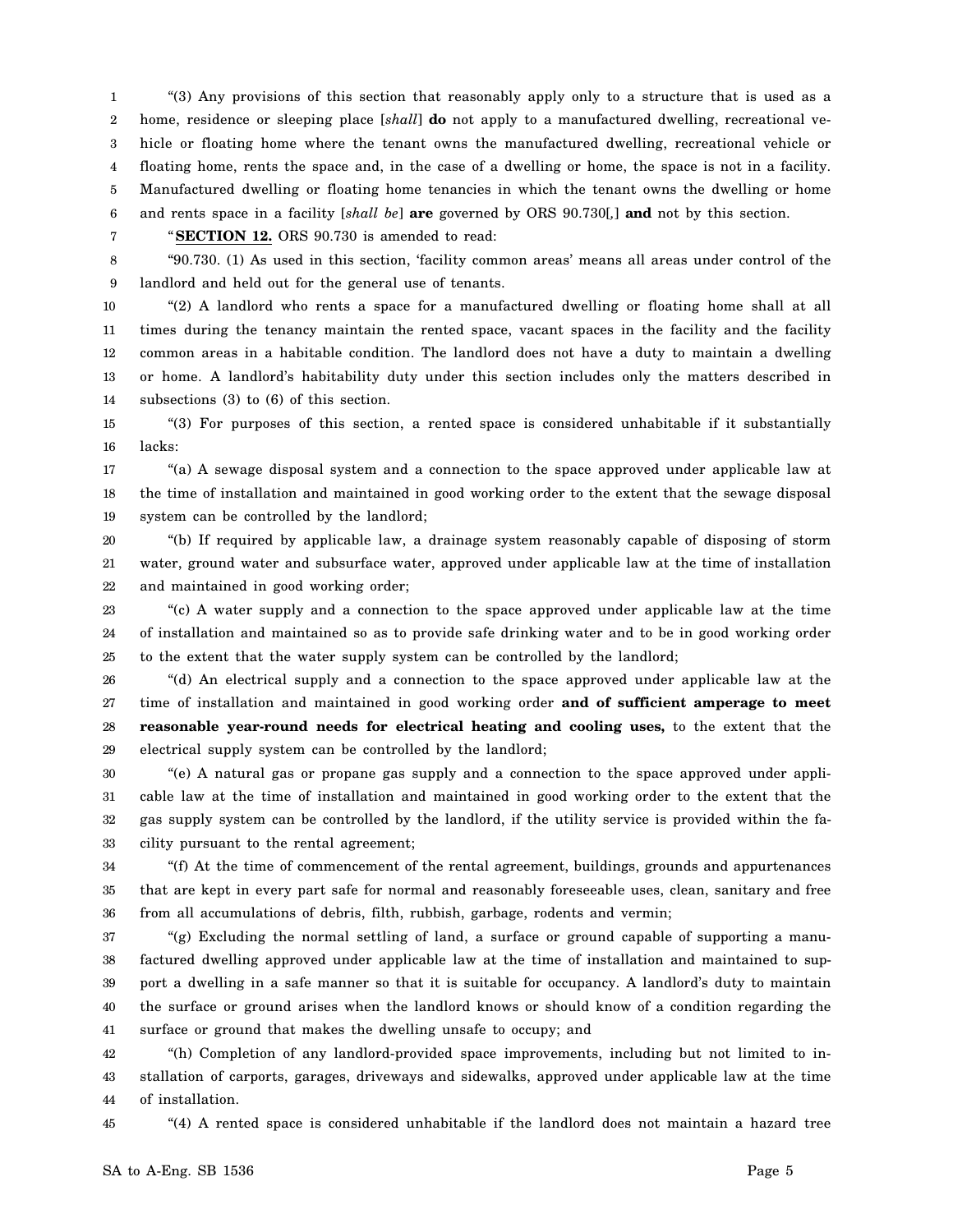1 as required by ORS 90.727.

2 3 "(5) A vacant space in a facility is considered unhabitable if the space substantially lacks safety from the hazards of fire or injury.

4 "(6) A facility common area is considered unhabitable if it substantially lacks:

5 6 7 "(a) Buildings, grounds and appurtenances that are kept in every part safe for normal and reasonably foreseeable uses, clean, sanitary and free from all accumulations of debris, filth, rubbish, garbage, rodents and vermin;

8 "(b) Safety from the hazards of fire;

9 "(c) Trees, shrubbery and grass maintained in a safe manner;

10 11 12 13 "(d) If supplied or required to be supplied by the landlord to a common area, a water supply system, sewage disposal system or system for disposing of storm water, ground water and subsurface water approved under applicable law at the time of installation and maintained in good working order to the extent that the system can be controlled by the landlord; and

14 15 16 17 18 "(e) Except as otherwise provided by local ordinance or by written agreement between the landlord and the tenant, an adequate number of appropriate receptacles for garbage and rubbish in clean condition and good repair at the time of commencement of the rental agreement and for which the landlord shall provide and maintain appropriate serviceable receptacles thereafter and arrange for their removal.

19 20 "(7) The landlord and tenant may agree in writing that the tenant is to perform specified repairs, maintenance tasks and minor remodeling only if:

21 22 "(a) The agreement of the parties is entered into in good faith and not for the purpose of evading the obligations of the landlord;

23 24 "(b) The agreement does not diminish the obligations of the landlord to other tenants on the premises; and

25 26 "(c) The terms and conditions of the agreement are clearly and fairly disclosed and adequate consideration for the agreement is specifically stated.

27 28 "**SECTION 13. The amendments to ORS 90.730 by section 12 of this 2022 Act apply only to spaces in which, on or after the effective date of this 2022 Act:**

29 30 **"(1) A new manufactured dwelling or floating home is connected to the electrical supply; or**

31 **"(2) The electrical supply or electrical supply connection is replaced.**

## "**HEAT PUMP DEPLOYMENT PROGRAM**

35 "**SECTION 14. (1) As used in this section:**

36 37 **"(a) 'Bulk fuel' means liquid petroleum, propane, coal, wood, wood-based products or other fuel delivered and stored until used on-site by the final consumer to produce energy.**

38 39 **"(b) 'Climate zone' means a heating or cooling climate zone assigned to a county by the Bonneville Power Administration.**

40 41 42 **"(c) 'Electric resistance heat' means heat produced by passing an electric current through a material that has high resistance, such as used in an electric baseboard, wall or space heater.**

43 **"(d) 'Electric utility' has the meaning given that term in ORS 757.600.**

44 **"(e) 'Eligible entity' means a:**

45 **"(A) Local government as defined in ORS 174.116;**

32 33 34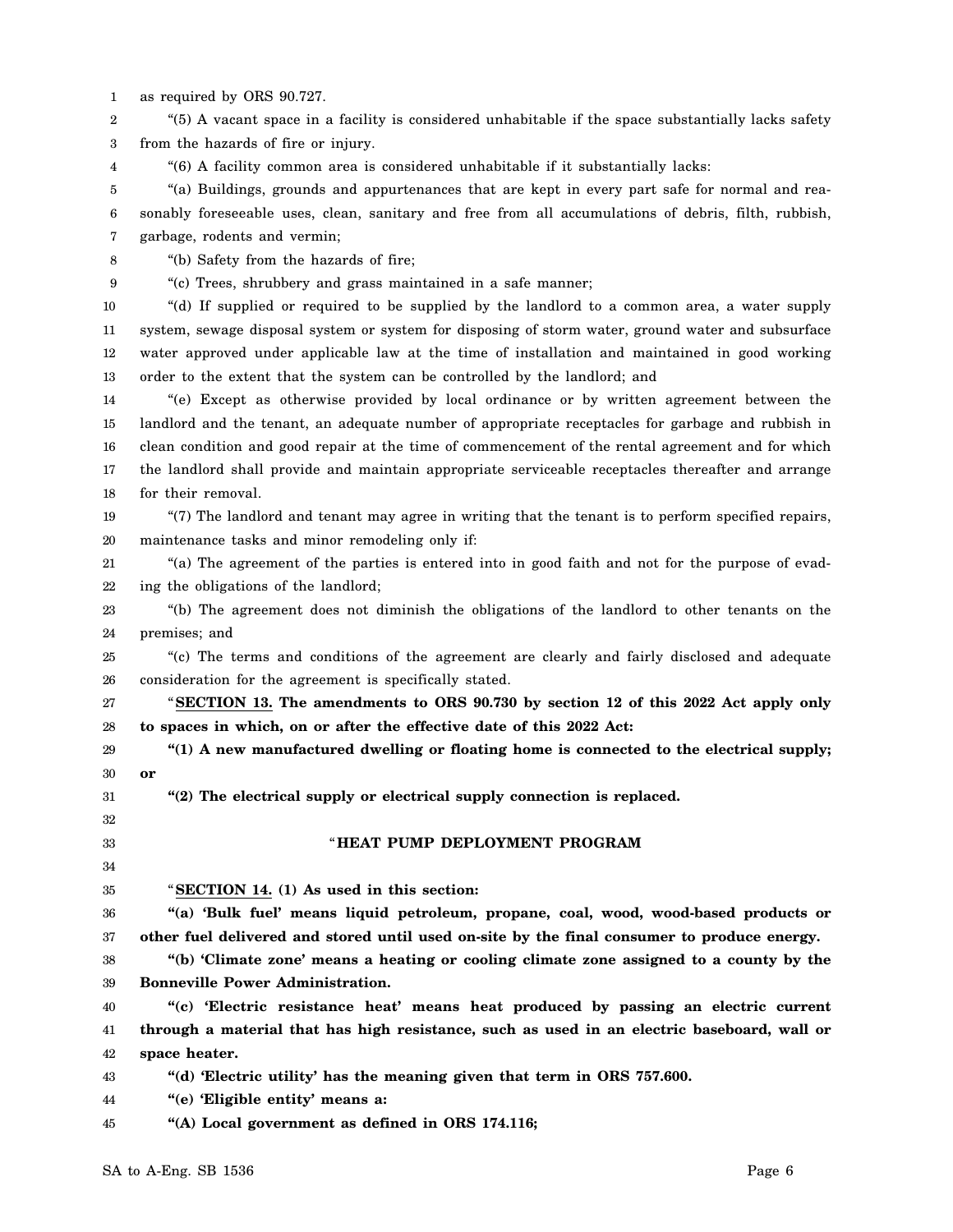**"(C) Nonprofit organization; "(D) Federally recognized Indian tribe in Oregon; "(E) Coordinated care organization as defined in ORS 414.025; "(F) Community action agency as described in ORS 458.505; "(G) Manufactured dwelling park nonprofit cooperative as defined in ORS 62.803; or "(H) An electric utility. "(f) 'Energy burden' means the percentage of gross household income spent on energy costs. "(g) 'Environmental justice communities' has the meaning given that term in ORS 469A.400. "(h) 'Heat pump' means an air-source or ground-source heat pump with an energy efficiency rating set by the State Department of Energy under subsection (5) of this section or a higher efficiency rating. "(i) 'Region' means an economic development district in Oregon, designated by the Economic Development Administration of the United States Department of Commerce, for which a regional solutions center has been established under ORS 284.754. "(2) The Heat Pump Deployment Program is established within the State Department of Energy. The purpose of the program is to award grants to one eligible entity for each region and federally recognized Indian tribe in Oregon to provide financial assistance, including loans, grants, rebates or incentives, for the purchase and installation of heat pumps and related upgrades to individuals who reside within that region or who are members of that tribe. "(3)(a) To be eligible to receive a grant from the Heat Pump Deployment Program, an eligible entity must establish that it: "(A) Serves or represents: "(i) An environmental justice community or communities within a region; or "(ii) Members of a federally recognized Indian tribe in Oregon; and "(B) Has the capacity to administer grant funds received under this section. "(b) An eligible entity applying for a grant may partner with other eligible entities, but the entity that is awarded the grant shall take a lead role in administering grant funds and providing financial assistance. "(c) An eligible entity that serves or represents a community that is located within more than one region may apply for a grant only for the region within which the greatest percentage of the individuals of that community reside. "(d) An eligible entity that serves a specific geographical area may propose, in consultation with any electric utility that serves the area, that the department use alternative boundaries to define a region. The department may approve the use of alternative boundaries to define a region provided that a minimum percentage, as determined by the department, of the eligible entity's specific geographical area is within the alternative boundaries of the region. "(e) If an electric utility is awarded a grant from the Heat Pump Deployment Program: "(A) The electric utility may provide financial assistance from grant funds only to individuals who reside within the electric utility's service area and within the region for which the electric utility is awarded a grant. "(B) The electric utility shall partner with one or more other eligible entities to provide**

**"(B) Local housing authority;**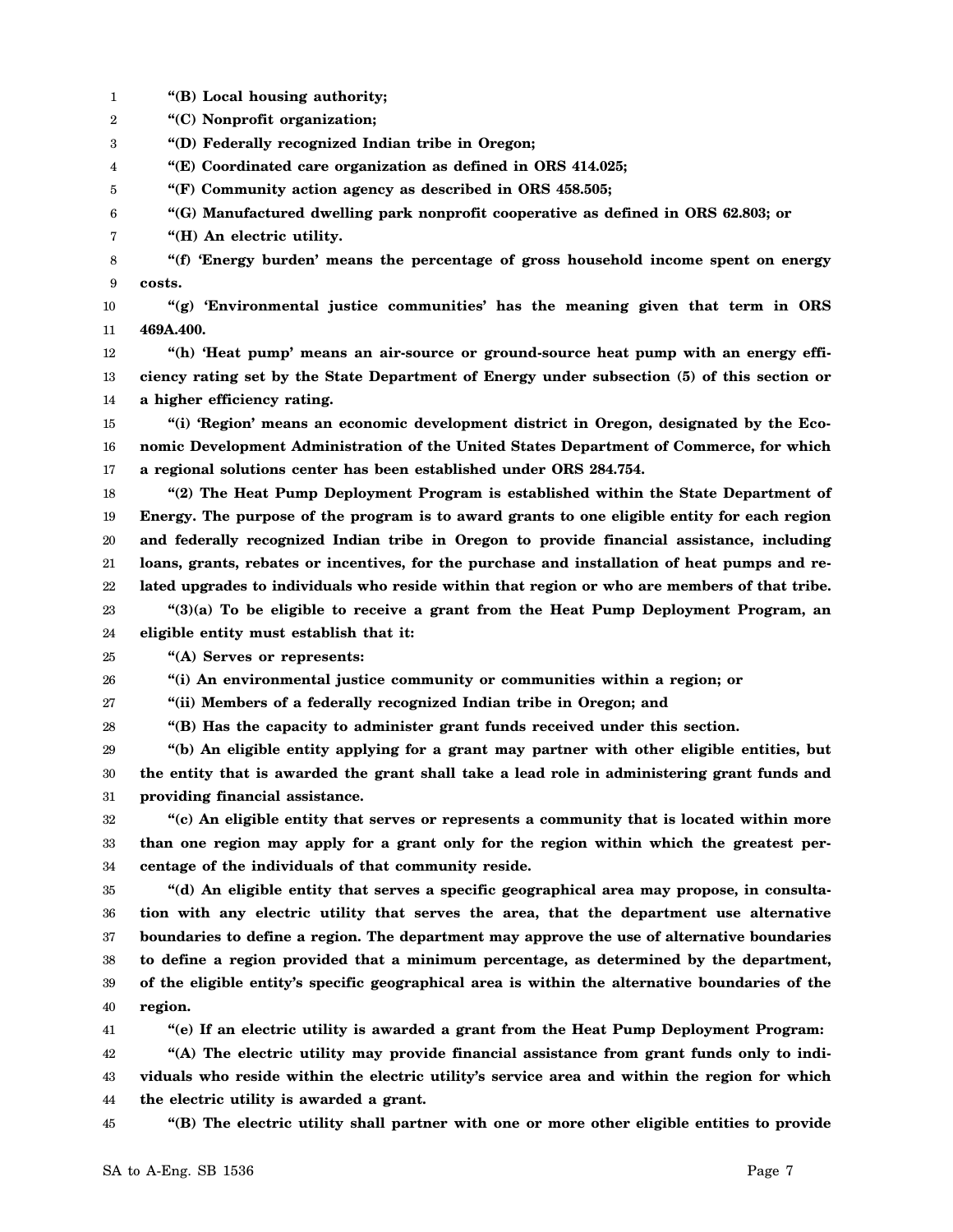1 **financial assistance from grant funds to individuals who reside outside the electric utility's**

2 **service area and within the region for which the electric utility is awarded a grant.**

3 4 **"(4) An eligible entity that is awarded a grant from the Heat Pump Deployment Program shall:**

5 **"(a) Use the grant funds to cover up to:**

6 **"(A) One hundred percent of the purchase and installation costs of a heat pump.**

7 8 **"(B) A percentage, as determined by the department, of the costs for related upgrades that support or enable the use of a heat pump, including:**

9 10 **"(i) A new electrical panel or other upgrades to the electrical system of a home or building.**

- 11 12 **"(ii) Weatherization or other structural repairs to reduce home or building heat and cooling loss.**
- 13 **"(iii) Upgrades to improve the airflow of a home or building.**

14 **"(b) Prioritize the provision of financial assistance to:**

15 **"(A) Environmental justice communities.**

16 **"(B) Individuals who rely on bulk fuels or electric resistance heating.**

17 18 **"(C) Individuals who reside in a home or structure that does not have a functioning heating or cooling system.**

19 20 **"(c) Enter into a performance agreement with the department as described in subsection (8) of this section.**

21 **"(5) The department shall:**

22 23 **"(a) Award grants using available funds in the Heat Pump Deployment Fund established under section 16 of this 2022 Act.**

24 **"(b) In awarding grants, give preference to eligible entities with:**

25 26 **"(A) Experience in administering state grant programs or programs similar to the Heat Pump Deployment Program.**

27 28 **"(B) Experience with community program development within a region or with members of a tribe.**

29 **"(C) Connections to communities within a region or with members of a tribe.**

30 31 32 **"(c) Develop criteria for allocating the amount of each grant based on the energy burden of residences within the region or of members of the tribe and the climate zones that make up the counties of that region or of tribal lands.**

33 34 **"(d) Permit a review of awarded grant funds by members of communities who may benefit from the Heat Pump Deployment Program.**

35 36 37 38 39 40 **"(e) In consultation with electric utilities, the Bonneville Power Administration and the nongovernmental entity that administers public purpose charge moneys collected under ORS 757.612 (3)(d), set the minimum energy efficiency rating that a heat pump must have to be eligible for grant funds. The minimum energy efficiency rating for a heat pump set by the department must be equal to or greater than federal energy efficiency rating standards for heat pumps.**

41 42 43 **"(6) The department may not use moneys collected through the energy resource supplier assessment required under ORS 469.421 (8) to fund grants awarded under the Heat Pump Deployment Program.**

44 **"(7) The department may:**

45 **"(a) Establish a maximum amount of grant funds payable toward the purchase and in-**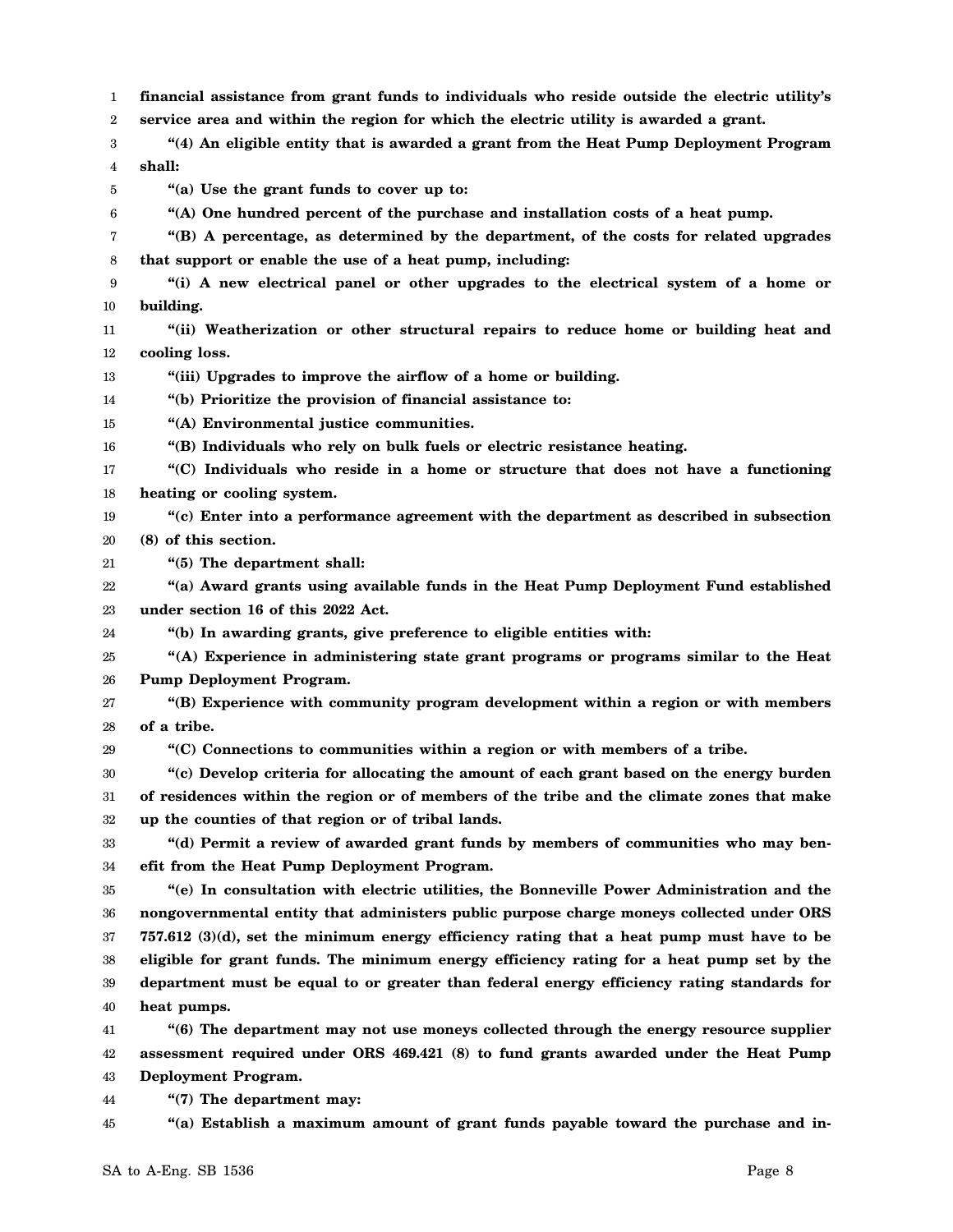1 **stallation of a heat pump and related upgrades.**

2 3 4 **"(b) Permit the use of loans, grants, rebates or incentives offered by an electric utility or other programs toward any costs of the purchase and installation of a heat pump and related upgrades not covered by the Heat Pump Deployment Program.**

5 6 7 **"(c) Provide information to individuals receiving financial assistance from the Heat Pump Deployment Program about other loans, grants, rebates or incentives that may be offered by an electric utility or other programs.**

8 9 10 **"(d) Develop criteria for how specific loans, grants, rebates or incentives offered by an electric utility or other programs may be used toward the costs of the purchase or installation of a heat pump and related upgrades.**

11 12 **"(e) Establish incentives to encourage the purchase and installation of heat pumps and related upgrades that have higher efficiency ratings.**

13 14 15 16 **"(f) Establish incentives for the purchase and installation of a heating or cooling device that has an efficiency rating similar to or higher than that of a heat pump and that provides additional benefits such as improving indoor air quality or lowering an individual's energy burden.**

17 18 19 **"(g) Develop program procedures and practices that align with the reporting and other requirements of loans, grants, rebates or incentives offered by an electric utility or other programs.**

20 21 22 **"(h) Require, by rule, that eligible entities notify electric utilities of a heat pump installation and whether grant funds may be used for necessary electric distribution system upgrades associated with the installation of the heat pump.**

23 24 **"(8) Before receiving a grant under this section, an eligible entity shall enter into a performance agreement with the department that:**

25 **"(a) Indicates the purposes for which the grant funds may be used;**

26 27 **"(b) Prohibits the eligible entity from using more than 15 percent of awarded grant funds for administrative expenses and marketing costs;**

28 **"(c) Includes the repayment provisions set forth in subsection (9) of this section;**

29 30 **"(d) Permits the department to conduct audits and investigations of the eligible entity regarding the use of grant funds; and**

31 32 **"(e) Requires the eligible entity to provide reports as required by subsection (10) of this section.**

33 34 **"(9) An eligible entity must repay to the department, in whole or in part, grant funds received under this section to the extent that:**

35 36 37 **"(a) The eligible entity does not use the grant funds in accordance with the provisions of the performance agreement executed between the department and the eligible entity under subsection (8) of this section; or**

38 39 40 41 **"(b) The Director of the State Department of Energy determines that the eligible entity must repay all or part of the grant funds on grounds of misappropriation, fraud or similar reasons after auditing or investigating the eligible entity's operations and conducting a contested case hearing under ORS 183.413 to 183.470.**

42 43 44 45 **"(10) Each eligible entity that receives a grant under this section shall report to the department by June 30 of each year concerning the status and use of grant funds. The report may not disclose the personal information of the recipients of financial assistance under the program. The report must include:**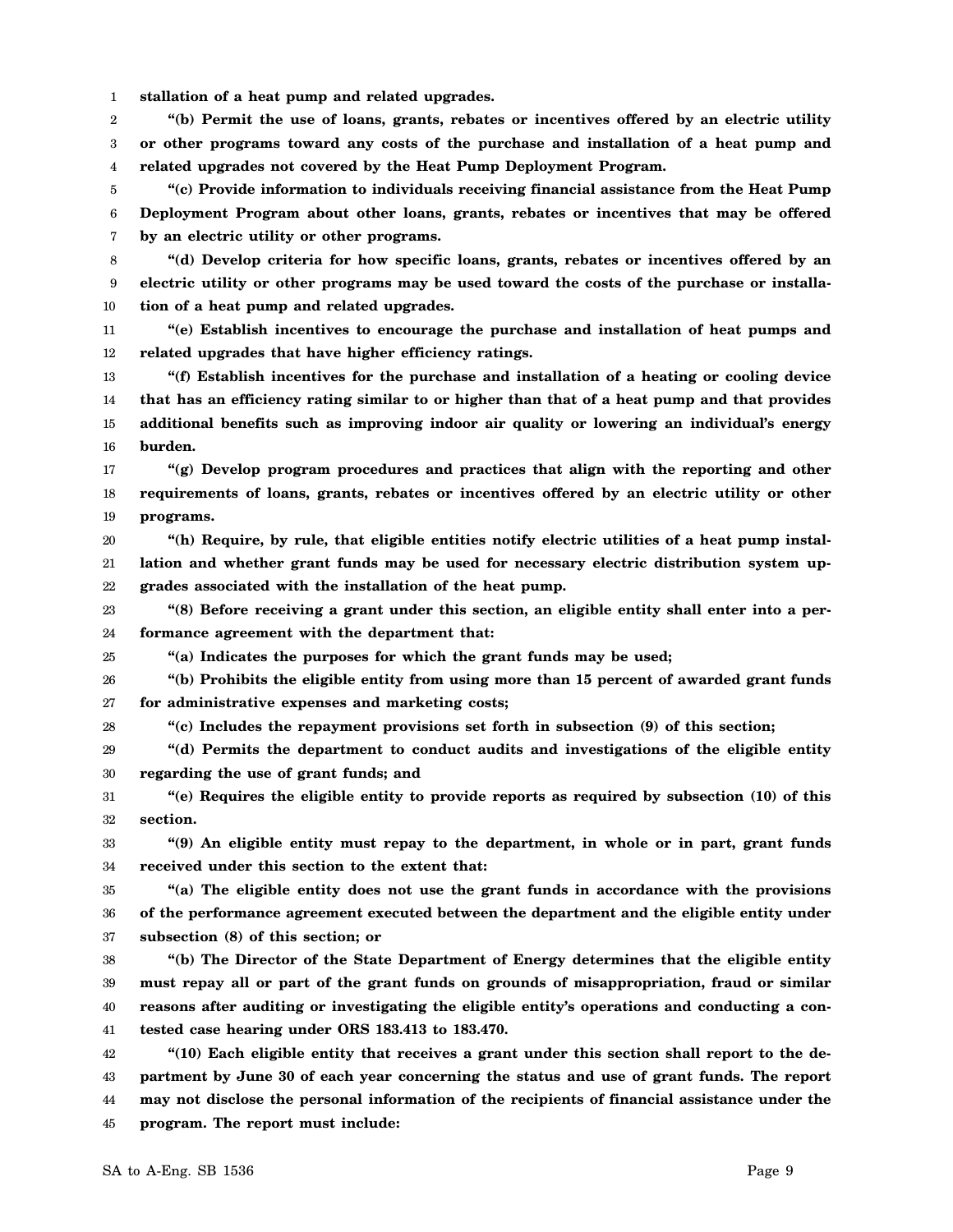1 **"(a) A detailed description of the eligible entity's use of grant funds;**

2 3 **"(b) A list of each loan, grant or other financial assistance that the eligible entity has provided and, where applicable, a full accounting of the repayment status of the loans;**

4 5 6 **"(c) The nature and amounts of the administrative expenses and marketing costs the eligible entity has incurred in providing loans, grants and other financial assistance under the program; and**

**"(d) Any other information required by the department.**

8 9 **"(11) The department shall adopt rules to carry out the provisions of this section. The rules shall be developed in consultation with:**

10

7

**"(a) The Bureau of Labor and Industries on issues related to the workforce.**

11 12 **"(b) The Building Codes Division of the Department of Consumer and Business Services on issues related to building codes and commissioning.**

13 14 **"(c) The Housing and Community Services Department to ensure the Heat Pump Deployment Program complements any existing programs or services.**

15 16 17 **"(d) The Department of Environmental Quality on issues of air quality related to bulk fuels and to ensure the Heat Pump Deployment Program complements any existing programs or services.**

18 19 20 **"(e) The Oregon Health Authority on any health impacts and health impact data related to the Heat Pump Deployment Program and to ensure the program complements any existing programs or services.**

21 22 23 **"(f) Electric utilities and utility program administrators on any impacts the Heat Pump Deployment Program may have on utility systems or services and to ensure the program complements any existing programs, incentives or services.**

24 25 **"(g) Nonprofit organizations, housing providers, heat pump technicians and other stakeholders as appropriate.**

26

"**SECTION 15. (1) The Heat Pump Deployment Advisory Council is established.**

27 28 29 **"(2) The council consists of representatives from eligible entities administering grant funds under the Heat Pump Deployment Program established under section 14 of this 2022 Act.**

30 **"(3) The council shall study and identify:**

31 **"(a) Best practices for administering grant funds and providing financial assistance;**

32 **"(b) Barriers to administering grant funds and providing financial assistance; and**

33 **"(c) Opportunities for providing technical assistance.**

34 35 **"(4) A majority of the members of the council constitutes a quorum for the transaction of business.**

36 37 **"(5) Official action by the council requires the approval of a majority of the members of the council.**

38 **"(6) The council shall elect one of its members to serve as chairperson.**

39 40 41 **"(7) The council shall meet at times and places specified by the call of the chairperson or of a majority of the members of the council. The council may meet by telephone or video conference.**

42 **"(8) The council may adopt rules necessary for the operation of the council.**

43 44 45 **"(9) Members of the council are entitled to compensation and expenses as provided in ORS 292.495 from moneys in the Heat Pump Deployment Fund established under section 16 of this 2022 Act.**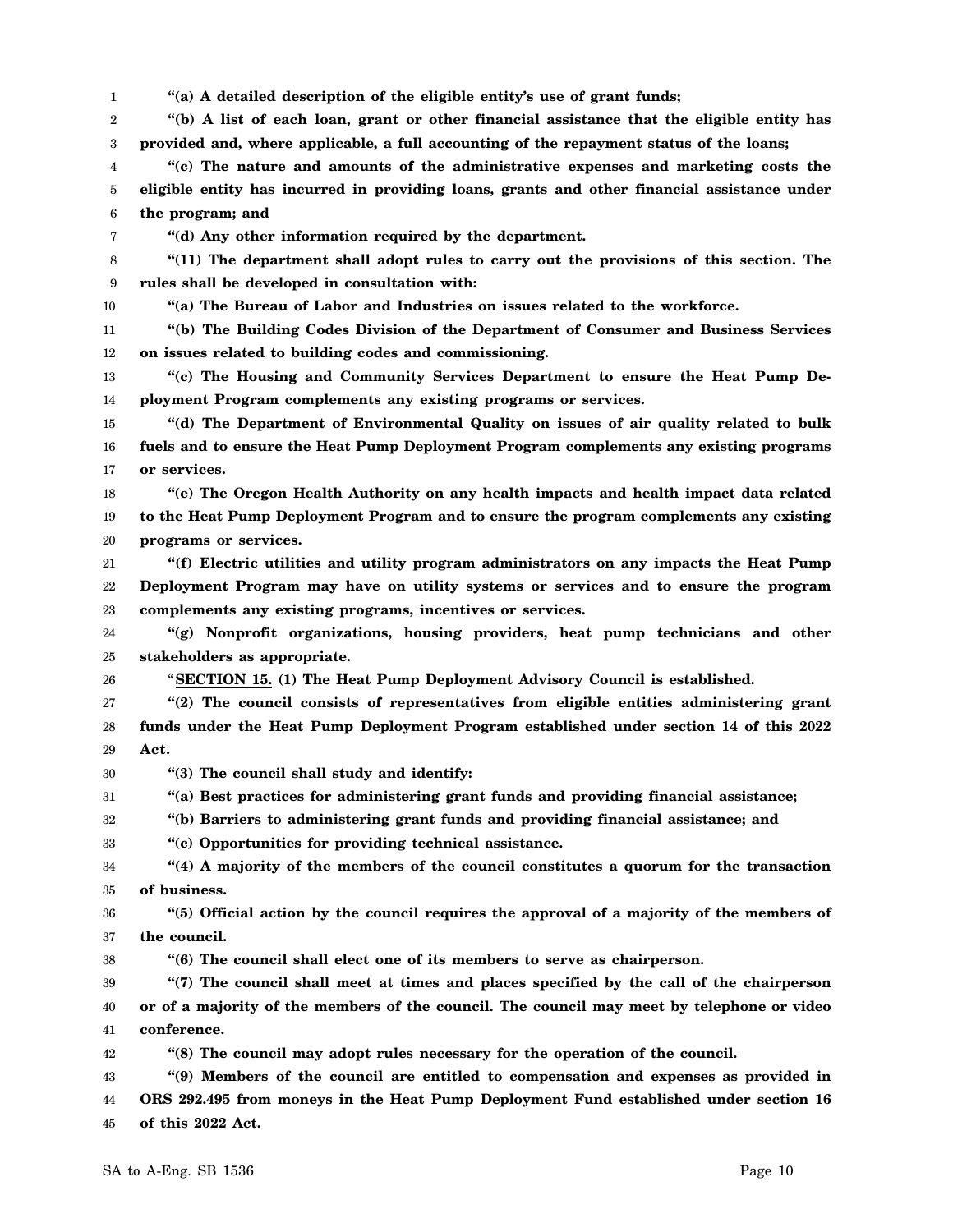1 2 3 4 5 6 7 8 9 10 11 12 13 14 15 16 17 18 19 20 21 22 23 24 25 26 27 28 29 30 31 32 33 34 35 36 37 38 39 40 41 42 43 44 45 **"(10) The State Department of Energy shall provide staff support to the council.** "**SECTION 16. (1) The Heat Pump Deployment Fund is established in the State Treasury, separate and distinct from the General Fund. Interest earned by the Heat Pump Deployment Fund shall be credited to the fund. The fund consists of: "(a) Moneys appropriated or otherwise transferred to the fund by the Legislative Assembly; "(b) Moneys received from federal, state or local sources; "(c) Gifts, grants or other moneys contributed to the fund; and "(d) Other amounts deposited in the fund from any source. "(2) Moneys in the fund are continuously appropriated to the State Department of Energy for the purpose of the Heat Pump Deployment Program established under section 14 of this 2022 Act. "(3) The department may use reasonable amounts from the fund, but no more than 15 percent of the fund, necessary to: "(a) Administer and market the Heat Pump Deployment Program; and "(b) Provide for the compensation and expenses of members of the Heat Pump Deployment Advisory Council established under section 15 of this 2022 Act. "(4) The Director of the State Department of Energy shall submit a biennial report to the Legislative Assembly in the manner provided by ORS 293.640 regarding the expenditures of moneys deposited in the Heat Pump Deployment Fund, including: "(a) A detailed description of the use of the moneys; "(b) A detailed description of the loans, grants or other financial assistance provided from the moneys and, where applicable, an accounting of the repayment status of the loans; "(c) The nature and amounts of the administrative expenses and marketing costs paid from the moneys; and "(d) Indicators of program success.** "**SECTION 17. The Director of the State Department of Energy shall submit the first biennial report required under section 16 of this 2022 Act to the Legislative Assembly no later than December 31, 2023.** "**SECTION 18. In addition to and not in lieu of any other appropriation, there is appropriated to the State Department of Energy, for the biennium ending June 30, 2023, out of the General Fund, the amount of \$10,000,000 for deposit into the Heat Pump Deployment Fund established under section 16 of this 2022 Act.** "**SECTION 18a. Notwithstanding any other law limiting expenditures, the amount of \$5,548,537 is established for the biennium ending June 30, 2023, as the maximum limit for payment of expenses by the State Department of Energy from the Heat Pump Deployment Fund established under section 16 of this 2022 Act to be used for the Heat Pump Deployment Program under sections 14 to 17 of this 2022 Act.** " **RESIDENTIAL HEAT PUMP REBATES AND GRANTS** "**SECTION 19. (1) The State Department of Energy shall provide rebates for the purchase and installation of air-source or ground-source heat pumps to owners of a dwelling unit used as a residential tenancy and to owners of a manufactured dwelling or recreational vehicle who rent a space in a manufactured dwelling or recreational vehicle park.**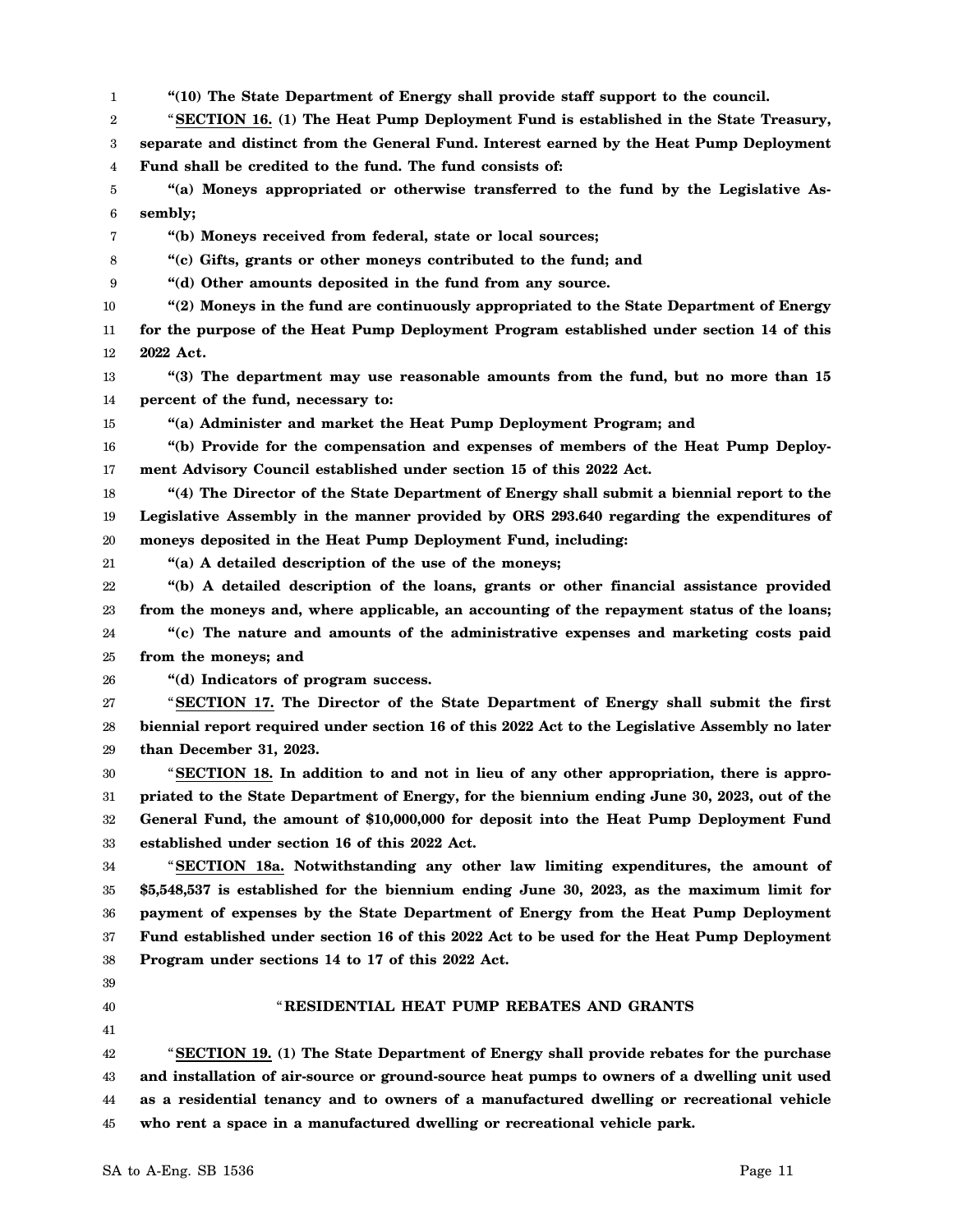5 6 7 8 9 10 11 12 13 14 15 16 17 18 19 20 21 22 23 24 25 26 27 28 29 30 31 32 33 34 35 36 37 38 39 40 41 42 43 44 45 **"(b) The amount that may be claimed as a rebate under this section may not exceed: "(A) For the owner of a dwelling unit used as a residential tenancy, 60 percent of the purchase price of the heat pump. "(B) For the owner of a manufactured dwelling or recreation vehicle, a percentage of the purchase price of the heat pump as established by the department. "(c) To be eligible to claim a rebate on behalf of a customer under this section, a contractor that installs a heat pump must, at the time of the installation: "(A) Hold any license, bond, insurance or permit required to sell and install the heat pump; "(B) Demonstrate a history of compliance with the rules and other requirements of the Construction Contractors Board, the Bureau of Labor and Industries and the Workers' Compensation Division and the Occupational Safety and Health Division of the Department of Consumer and Business Services; and "(C) Meet any other certification requirements set forth in rules adopted by the State Department of Energy. "(3) To claim a rebate under this section, a contractor must: "(a) Before installing a heat pump, apply to the department to reserve a rebate on behalf of the customer for whom the heat pump will be installed. "(b) After installing the heat pump, verify the purchase and installation of the heat pump on a form provided by the department that must contain: "(A) The location of the heat pump; "(B) A description of the heat pump; "(C) Evidence that the contractor is eligible to claim a rebate under subsection (2)(c) of this section; "(D) A statement signed by both the contractor and the customer for whom the heat pump is installed that the customer has received the full value of the rebate as a reduction in the net cost of the purchase and installation of the heat pump and that the rebate was clearly reflected on an invoice provided to the customer; "(E) The projected energy savings from the installation of the heat pump; and "(F) Any other information that the department determines is necessary. "(4) Rebates made under this section must be made from moneys in the Residential Heat Pump Fund established under section 21 of this 2022 Act. A rebate may be made only if there are moneys available in the fund to make the rebate. "(5) Pursuant to the procedures for a contested case under ORS chapter 183, the department may: "(a) Deny or revoke a contractor's eligibility to claim a rebate on behalf of a customer under this section if the department finds that: "(A) The contractor's eligibility was obtained by fraud or misrepresentation by the contractor; "(B) The contractor's performance for installation of heat pumps does not meet industry standards; or** SA to A-Eng. SB 1536 Page 12

**"(2)(a) Rebates available under this section may only be claimed by a contractor that installs a heat pump for the owner of a residential dwelling unit in Oregon. A contractor that claims a rebate under this section must use the full amount of the rebate to reduce the net**

**cost to the customer of the purchase of the heat pump for which the rebate is issued.**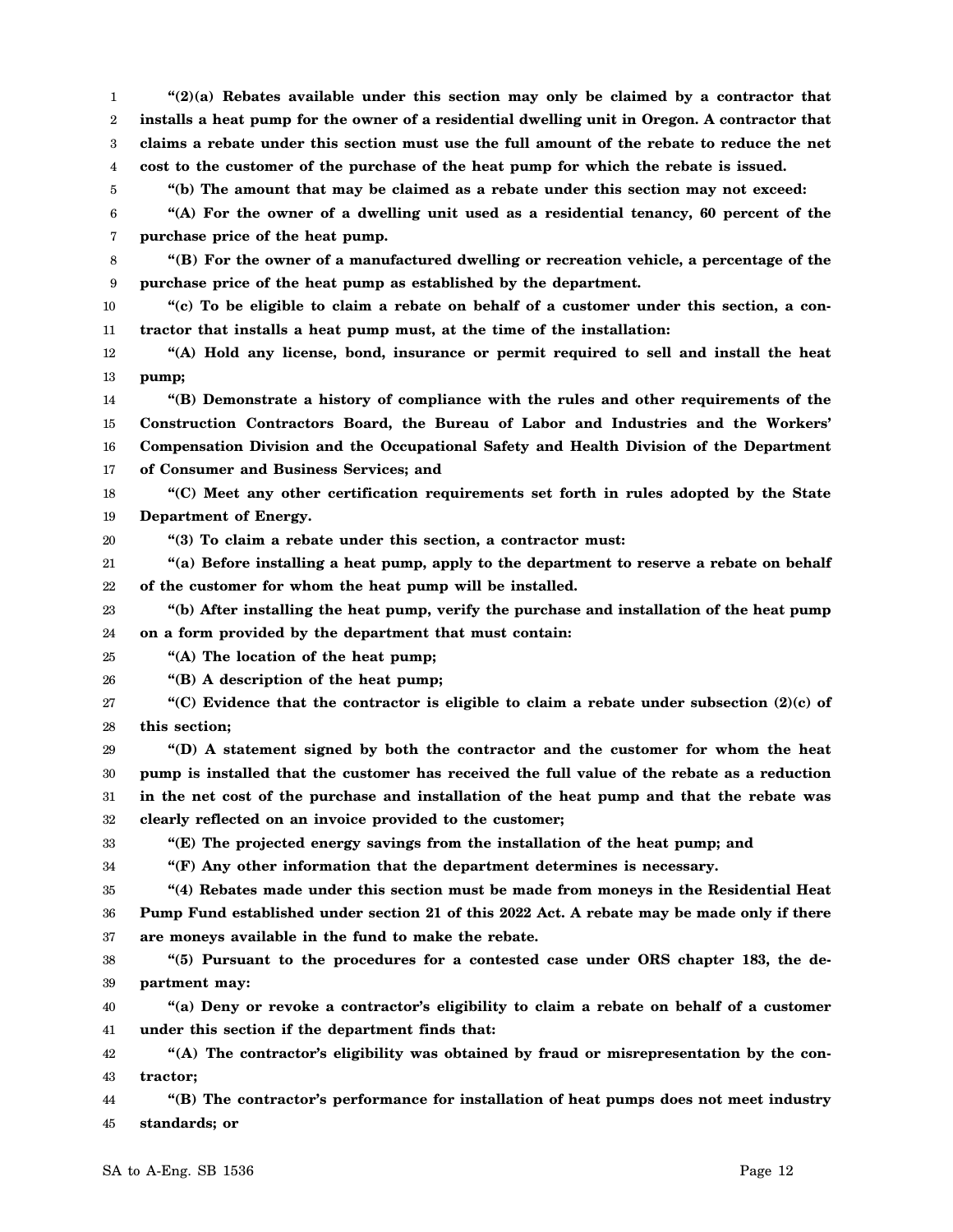1 2 3 4 5 6 7 8 9 10 11 12 13 14 15 16 17 18 19 20 21 22 23 24 25 26 27 28 29 30 31 32 33 34 35 36 37 38 39 40 41 42 43 44 45 **"(C) The contractor has misrepresented to customers either the program established under this section or the nature or quality of the heat pumps for which rebates are available. "(b) Revoke a rebate or a portion of a rebate made under this section if the department finds that: "(A) The rebate was obtained by fraud or misrepresentation; or "(B) The rebate was obtained by mistake or miscalculation. "(6)(a) The department may adopt rules to administer the rebate program. "(b) In adopting rules under this section, the department may coordinate or consult with: "(A) The Housing and Community Services Department, the Building Codes Division of the Department of Consumer and Business Services and any other relevant state agencies; "(B) Nonprofit organizations and utilities; and "(C) Other incentive providers. "(c) Rules adopted under this section may include: "(A) Preferences for providing rebates that benefit low and moderate income residential tenants; "(B) Preferences for providing rebates to support heat pumps with superior energy efficiency; "(C) Provisions for determining eligibility and verification of heat pumps; and "(D) Policies and procedures for the administration and enforcement of this section and section 21 of this 2022 Act, which may include policies and procedures for audits and inspections.** "**SECTION 20. (1) The State Department of Energy shall provide grants for upgrades, including electrical and mechanical upgrades, to facilitate the installation of heat pumps for owners of a dwelling unit or a manufactured dwelling for whom a rebate has been reserved under section 19 (3)(a) of this 2022 Act. "(2) Grants made under this section must be made from moneys in the Residential Heat Pump Fund established under section 21 of this 2022 Act. A grant may be made only if there are moneys available in the fund to make the grant. "(3)(a) The department shall adopt rules to administer the grant program. "(b) In adopting rules under this section, the department may coordinate or consult with: "(A) The Housing and Community Services Department, the Building Codes Division of the Department of Consumer and Business Services, the United States Department of Energy and any other relevant agencies; "(B) Nonprofit organizations and utilities; and "(C) Other incentive providers. "(c) Rules adopted under this section must include: "(A) Preferences for providing grants that benefit low and moderate income residential tenants; "(B) Provisions for determining eligibility and verification of the upgrades; and "(C) Policies and procedures for the administration and enforcement of this section.** "**SECTION 21. (1) The Residential Heat Pump Fund is established in the State Treasury, separate and distinct from the General Fund. Moneys in the Residential Heat Pump Fund consist of: "(a) Amounts donated to the fund; "(b) Amounts appropriated or otherwise transferred to the fund by the Legislative As-**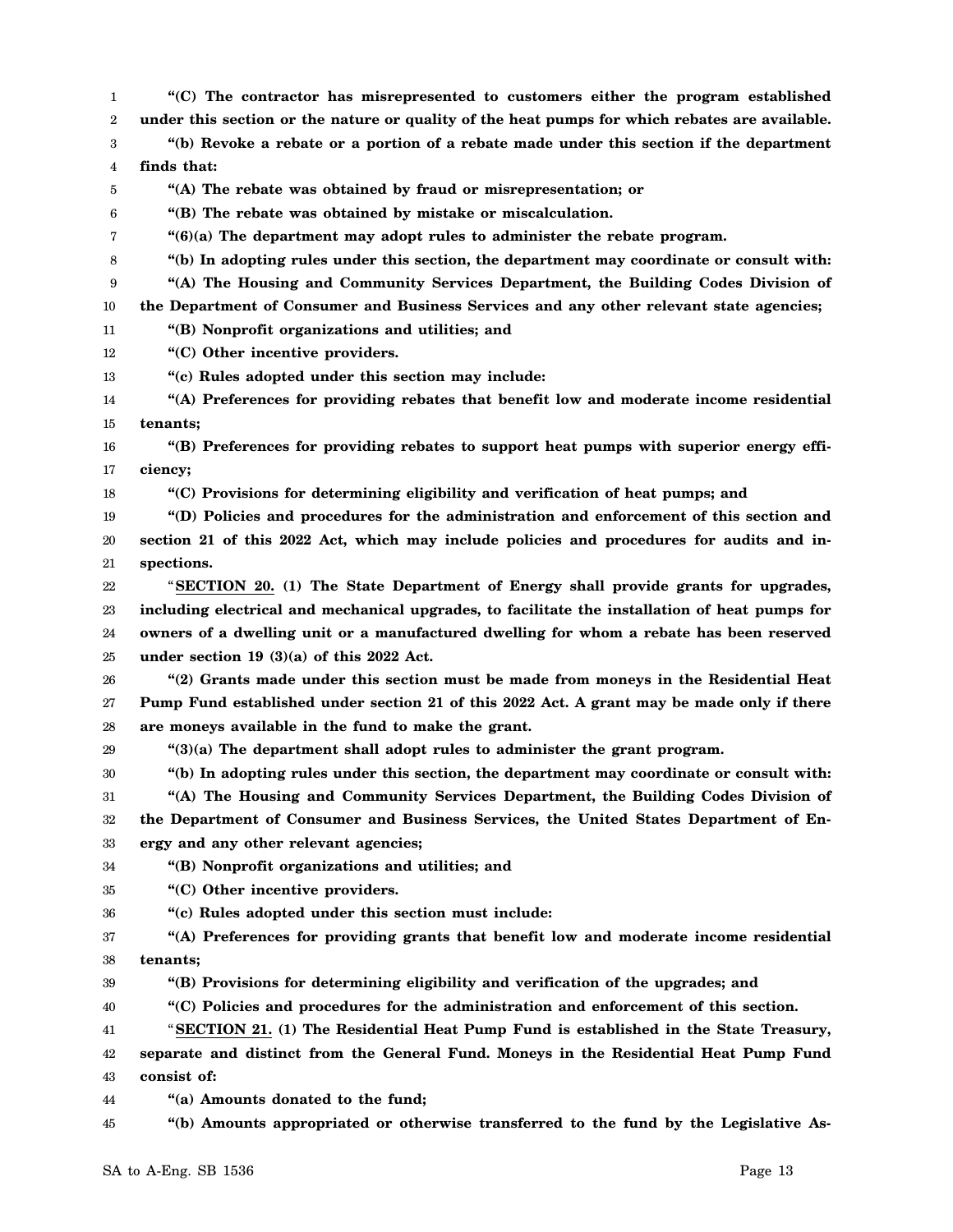1 **sembly; and**

2 **"(c) Other amounts deposited into the fund from any public or private source.**

3 4 5 6 **"(2) Moneys in the fund are continuously appropriated to the State Department of Energy to be used to provide grants and rebates under sections 19 and 20 of this 2022 Act and to pay the costs and expenses of the department related to the administration and implementation of sections 19 and 20 of this 2022 Act.**

7 8 **"(3) In each calendar year, of the moneys available for issuing grants and rebate from the fund:**

9

**"(a) 25 percent must be reserved for affordable housing providers; and**

10 11 **"(b) 25 percent must be reserved for loans for owners of units occupied by households whose income is less than 80 percent of the area median income.**

12 13 14 15 "**SECTION 22. In addition to and not in lieu of any other appropriation, there is appropriated to the State Department of Energy, for the biennium ending June 30, 2023, out of the General Fund, the amount of \$15,000,000 for deposit into the Residential Heat Pump Fund established under section 21 of this 2022 Act.**

16 17 18 19 20 "**SECTION 22a. Notwithstanding any other law limiting expenditures, the amount of \$6,562,051 is established for the biennium ending June 30, 2023, as the maximum limit for payment of expenses by the State Department of Energy from the Residential Heat Pump Fund established under section 21 of this 2022 Act to be used for the residential heat pump rebate and grant programs under sections 19 to 21 of this 2022 Act.**

21

"**SECTION 23. (1) Sections 19 to 21 of this 2022 Act are repealed on January 2, 2025.**

22 23 24 25 **"(2) On the date of the repeal of sections 19 to 21 of this 2022 Act under subsection (1) of this section, any moneys in the Residential Heat Pump Fund that are unexpended, unobligated and not subject to any conditions or reservations under section 19 (3)(a) of this 2022 Act are transferred to the General Fund.**

26

27

28

## "**COMMUNITY COOLING SPACES**

29 30 31 32 33 34 35 "**SECTION 24. (1) The State Department of Energy shall provide a grant to the nongovernmental entity that administers public purpose charge moneys under ORS 757.612 (3)(d) to enable the nongovernmental entity to assist landlords in creating or operating, whenever there is an extreme heat event as defined in section 2 of this 2022 Act for the county of the premises, one or more private community cooling spaces available to the landlord's tenants during the extreme heat event that are on or near the premises and that maintain a temperature of not higher than 80 degrees Fahrenheit.**

36

**"(2) Assistance provided under this section may include:**

37 38 **"(a) Grants to landlords to create or operate community cooling spaces that will accommodate at least five individuals.**

39 **"(b) Information to landlords regarding:**

40 **"(A) Lists of providers and installers of suitable cooling devices;**

41 42 **"(B) Private and government programs that may be used to create or operate community cooling spaces; and**

43 44 **"(C) Best practices and model technical specifications for installing and operating various temporary and permanent community cooling spaces.**

45 **"(c) Promoting the services relating to community cooling spaces under this section that**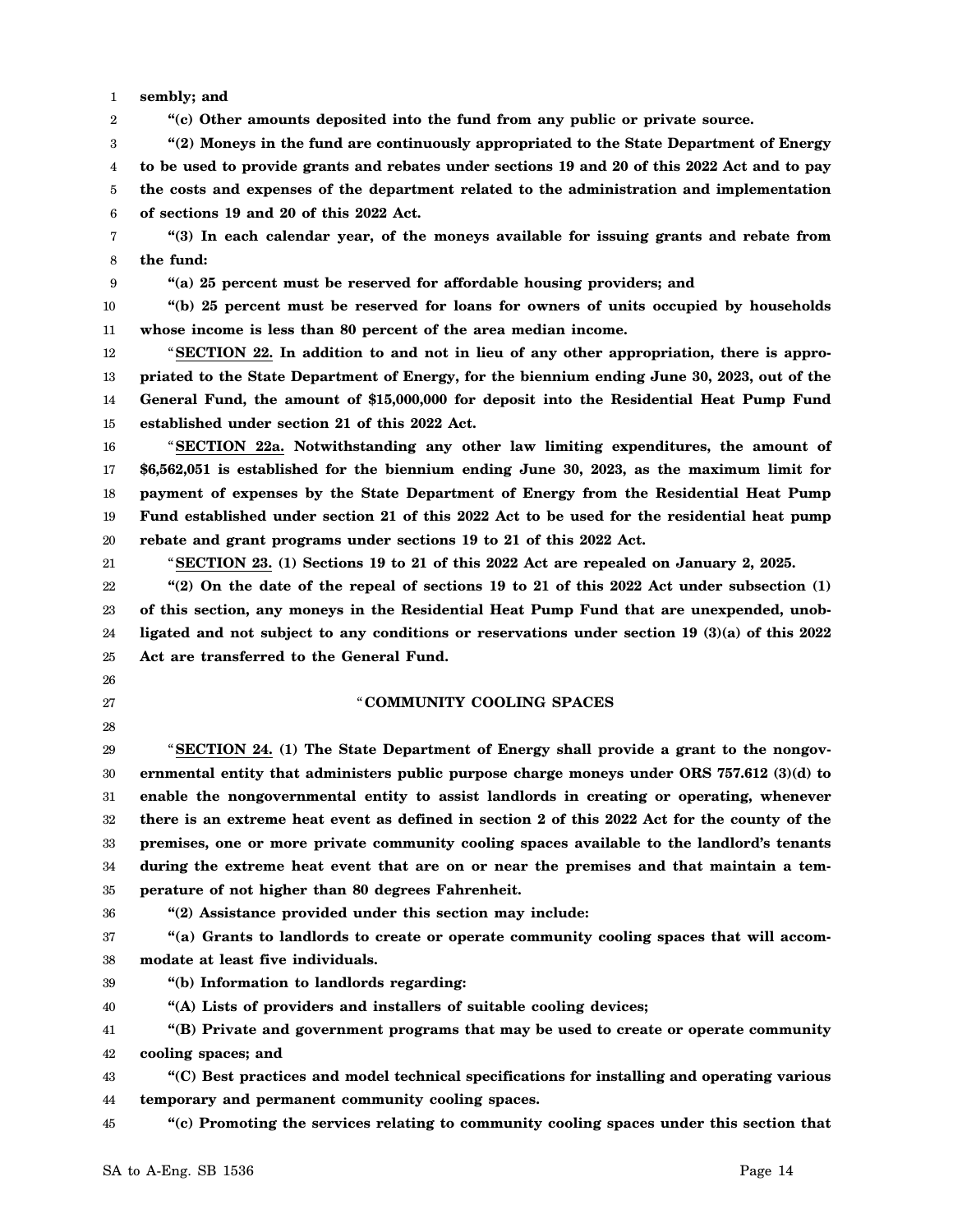| 1  | are provided by the nongovernmental entity.                                                        |
|----|----------------------------------------------------------------------------------------------------|
| 2  | "(3) The nongovernmental entity receiving a grant under this section shall maintain                |
| 3  | separate accounting of the expenditures of the grant funds and shall report the accounting         |
| 4  | to the Public Utility Commission and the independent auditor described in ORS $757.746$ (1)(d).    |
| 5  | The nongovernmental entity may not utilize moneys received under ORS 757.054 (4) or 757.612        |
| 6  | $(3)(d)$ for grant purposes under this section.                                                    |
| 7  | "SECTION 25. In addition to and not in lieu of any other appropriation, there is appro-            |
| 8  | priated to the State Department of Energy, for the biennium ending June 30, 2023, out of the       |
| 9  | General Fund, the amount of \$2,000,000, to provide grants under section 24 of this 2022 Act.      |
| 10 |                                                                                                    |
| 11 | "COOLING NEEDS STUDY                                                                               |
| 12 |                                                                                                    |
| 13 | "SECTION 26. (1) The State Department of Energy shall study the cooling and electrical             |
| 14 | needs of publicly supported housing as defined in ORS 456.250, manufactured dwelling parks         |
| 15 | and recreational vehicle parks. The study should detail information including but not limited      |
| 16 | to the following:                                                                                  |
| 17 | "(a) The prevalence of cooling facilities;                                                         |
| 18 | "(b) The need for cooling facilities;                                                              |
| 19 | "(c) Barriers to transitioning housing and parks to include cooling facilities; and                |
| 20 | "(d) When possible, specific scenarios for properties in development or preservation to            |
| 21 | add cooling facilities.                                                                            |
| 22 | "(2) The Building Codes Division of the Department of Consumer and Business Services               |
| 23 | shall provide assistance in conducting the study under this section.                               |
| 24 | "SECTION 27. In addition to and not in lieu of any other appropriation, there is appro-            |
| 25 | priated to the State Department of Energy, for the biennium ending June 30, 2023, out of the       |
| 26 | General Fund, the amount of \$500,000, to perform the duties of the department under section       |
| 27 | 26 of this 2022 Act.                                                                               |
| 28 | "SECTION 28. Section 26 of this 2022 Act is repealed on January 2, 2025.                           |
| 29 |                                                                                                    |
| 30 | "STATE DEPARTMENT OF ENERGY REPORTS                                                                |
| 31 |                                                                                                    |
| 32 | "SECTION 29. No later than September 15, 2023, the State Department of Energy shall                |
| 33 | provide a report to an appropriate interim committee of the Legislative Assembly in the            |
| 34 | manner provided in ORS 192.245 on:                                                                 |
| 35 | "(1) The heat pump grants and rebates under sections 19 and 20 of this 2022 Act;                   |
| 36 | "(2) The community cooling spaces under section 24 of this 2022 Act; and                           |
| 37 | "(3) The results of the cooling needs study under section 26 of this 2022 Act.                     |
| 38 |                                                                                                    |
| 39 | "WARMING AND COOLING SHELTERS                                                                      |
| 40 |                                                                                                    |
| 41 | "SECTION 30. ORS 431A.410 is amended to read:                                                      |
| 42 | "431A.410. (1) As used in this section, 'smoke filtration system' means an air filtration system   |
| 43 | capable of removing particulates and other harmful components of wildfire smoke in a public build- |
| 44 | ing.                                                                                               |
| 45 | "(2) In consultation and coordination with the Oregon Health Authority, the Department of          |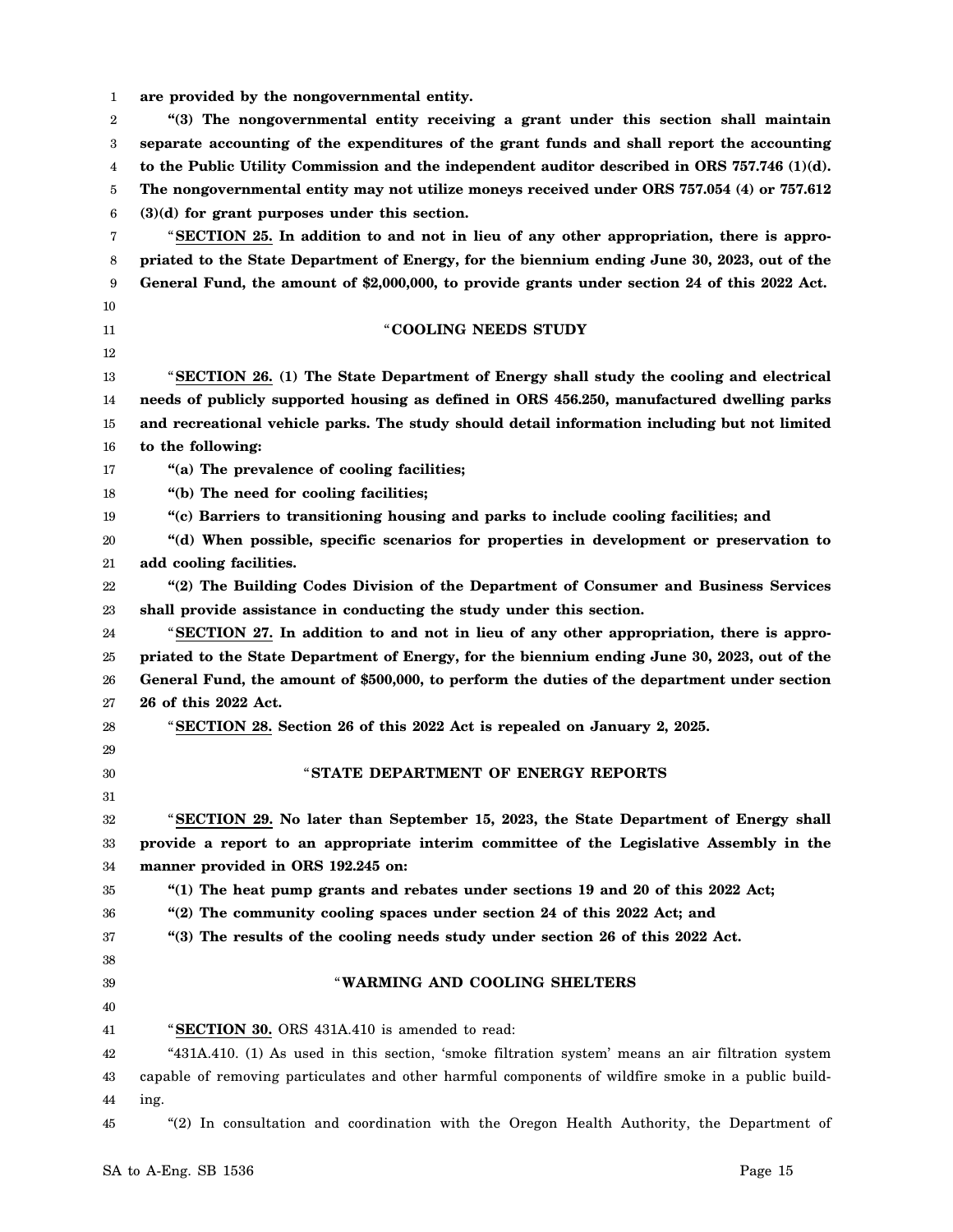| 1  | Human Services shall establish and implement a grant program that allows local governments to:     |
|----|----------------------------------------------------------------------------------------------------|
| 2  | "(a) Establish emergency [clean air] shelters for clean air, warming or cooling.                   |
| 3  | "(b) Equip public buildings with:                                                                  |
| 4  | "(A) Smoke filtration systems so the public buildings may serve as cleaner air spaces during       |
| 5  | wildfire smoke and other poor air quality events.                                                  |
| 6  | "(B) Warming or cooling facilities so the public buildings may serve as temperate spaces           |
| 7  | during dangerously hot or cold conditions.                                                         |
| 8  | "(3) The department shall require grantees to provide access to the [clean air] shelters at no     |
| 9  | charge.                                                                                            |
| 10 | "(4) Warming or cooling shelters or facilities receiving grants under this section shall           |
| 11 | notify the 2-1-1 system provided for in ORS 403.400 to 403.430, regarding the shelter's location   |
| 12 | and capacity and shall keep the corporation updated with the shelter's hours and dates of          |
| 13 | operation.                                                                                         |
| 14 | "SECTION 31. ORS 431A.412 is amended to read:                                                      |
| 15 | "431A.412. The Department of Human Services is the lead state agency for clean air, warming        |
| 16 | and cooling shelter operations. The department shall:                                              |
| 17 | "(1) Consult and collaborate with the Oregon Health Authority to align practices for voluntary     |
| 18 | evacuations and emergency sheltering operations.                                                   |
| 19 | "(2) Coordinate with the authority in setting priorities for awarding grants described in ORS      |
| 20 | 431A.410.                                                                                          |
| 21 | "(3) Provide support to local agencies that take lead roles in operating and planning [clean air]  |
| 22 | shelters in the local agencies' jurisdictions.                                                     |
| 23 | "SECTION 32. In addition to and not in lieu of any other appropriation, there is appro-            |
| 24 | priated to the Department of Human Services, for the biennium ending June 30, 2023, out of         |
| 25 | the General Fund, the amount of \$2,000,000, to provide grants for emergency shelters or fa-       |
| 26 | cilities that include warming or cooling under ORS $431A.410 (2)(a)$ or $(b)(B)$ .                 |
| 27 |                                                                                                    |
| 28 | "HEALTHY HOMES PROGRAM                                                                             |
| 29 |                                                                                                    |
| 30 | "SECTION 33. ORS 431A.400 is amended to read:                                                      |
| 31 | " $431A.400.$ (1) As used in this section:                                                         |
| 32 | "(a) 'Eligible entity' means a:                                                                    |
| 33 | "(A) Local government as defined in ORS 174.116;                                                   |
| 34 | "(B) Local housing authority;                                                                      |
| 35 | "(C) Nonprofit organization;                                                                       |
| 36 | "(D) Federally recognized Indian tribe in Oregon;                                                  |
| 37 | "(E) Indian health center;                                                                         |
| 38 | "[ $(E)$ ] (F) Coordinated care organization as defined in ORS 414.025;                            |
| 39 | "[ $(F)$ ] (G) Community action agency as described in ORS 458.505; [or]                           |
| 40 | "[ $(G)$ Program administered by:]                                                                 |
| 41 | "(H) Manufactured dwelling park nonprofit cooperative as defined in ORS 62.803;                    |
| 42 | "[(i)] (I) An electric [company] <b>utility</b> as defined in ORS 757.600; or                      |
| 43 | "[(ii)] (J) A natural gas utility as defined in ORS 757.392.                                       |
| 44 | "(b) 'Environmental justice factor' means a circumstance or condition that impacts a               |
| 45 | community's ability to achieve a balance of health, economic or environmental benefits and burdens |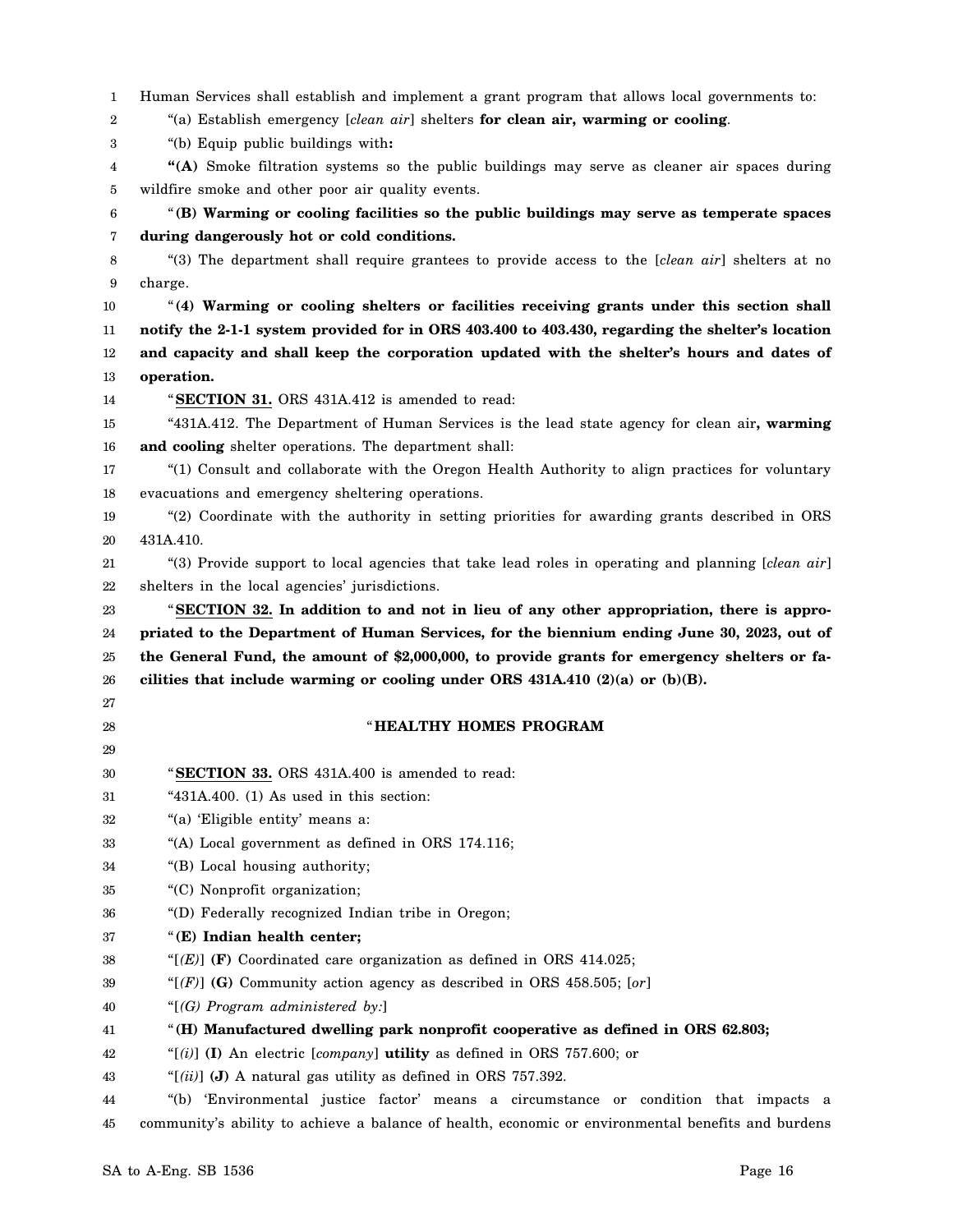1 or that impacts a community's ability to participate in public processes.

2 3 "(c) 'Grant program recipient' means an eligible entity that has been awarded a grant from the Oregon Health Authority under this section.

4 5 6 "(d) 'Landlord' means a landlord, as defined in ORS 90.100, that meets eligibility criteria for a loan, grant or other financial assistance under the Healthy Homes Program as determined by the authority.

7 8 "(e) 'Low income household' means a household having an income equal to or below 80 percent of the area median family income as determined by the authority.

9 10 11 "(f) 'Nonprofit organization' means an organization or group of organizations that is described in section 501(c)(3) of the Internal Revenue Code and is exempt from income tax under section 501(a) of the Internal Revenue Code.

12 "(g) 'Repair and rehabilitation' includes actions that:

13 "(A) Maximize energy efficiency of residences;

14 "(B) Extend the usable life of residences; or

15 "(C) Improve the health and safety of the occupants of residences, including:

- 16 "(i) Radon abatement;
- 17 "(ii) Lead abatement;
- 18 "(iii) Mold and mildew abatement;

19 20 "(iv) Installation of a smoke filtration system, an air purification system or ventilation or reduction of pathways for air infiltration;

21 "(v) Removal of asthma or allergen triggers;

22 "(vi) Structural or safety improvements that increase accessibility or visitability;

23 "(vii) Improvements that make homes more fire resistant; [*and*]

24 "(viii) Structural or safety improvements that promote seismic resiliency[*.*]**;**

25 26 **"(ix) Improvements that reduce the reflection of heat on or around the home, including improvements related to trees, vegetation, green roofs or cool roofs; and**

27 28 **"(x) Electrical upgrades that improve the safety of the home or support or enable the use of energy efficiency upgrades such as heating or cooling devices.**

29 30 31 32 "(h) 'Residence' means a dwelling that is intended for occupation by a single family and is occupied by one or more individuals who are members of a low income household as the individuals' principal residence, including a site-built home, manufactured home, residential trailer, mobile home, condominium unit or unit within multifamily housing.

33 34 35 "(i) 'Smoke filtration system' means a residential air filtration system that meets minimum efficiency standards, as determined by the authority, for the removal of particulates and other harmful substances generated by wildfires.

36 37 38 39 "(2) The Healthy Homes Program is established within the Oregon Health Authority. The purpose of the program is to provide grants to eligible entities that provide financial assistance to persons in low income households to repair and rehabilitate their residences and to landlords to repair and rehabilitate dwelling units inhabited by low income households.

40 41 "(3) To be eligible to receive grants from the Healthy Homes Program, an eligible entity must establish that it:

42 "(a) Serves or represents:

43 "(A) Communities with high concentrations of low income households; or

44 "(B) Communities impacted by environmental justice factors, including but not limited to:

45 "(i) Areas with above-average concentrations of historically disadvantaged households or resi-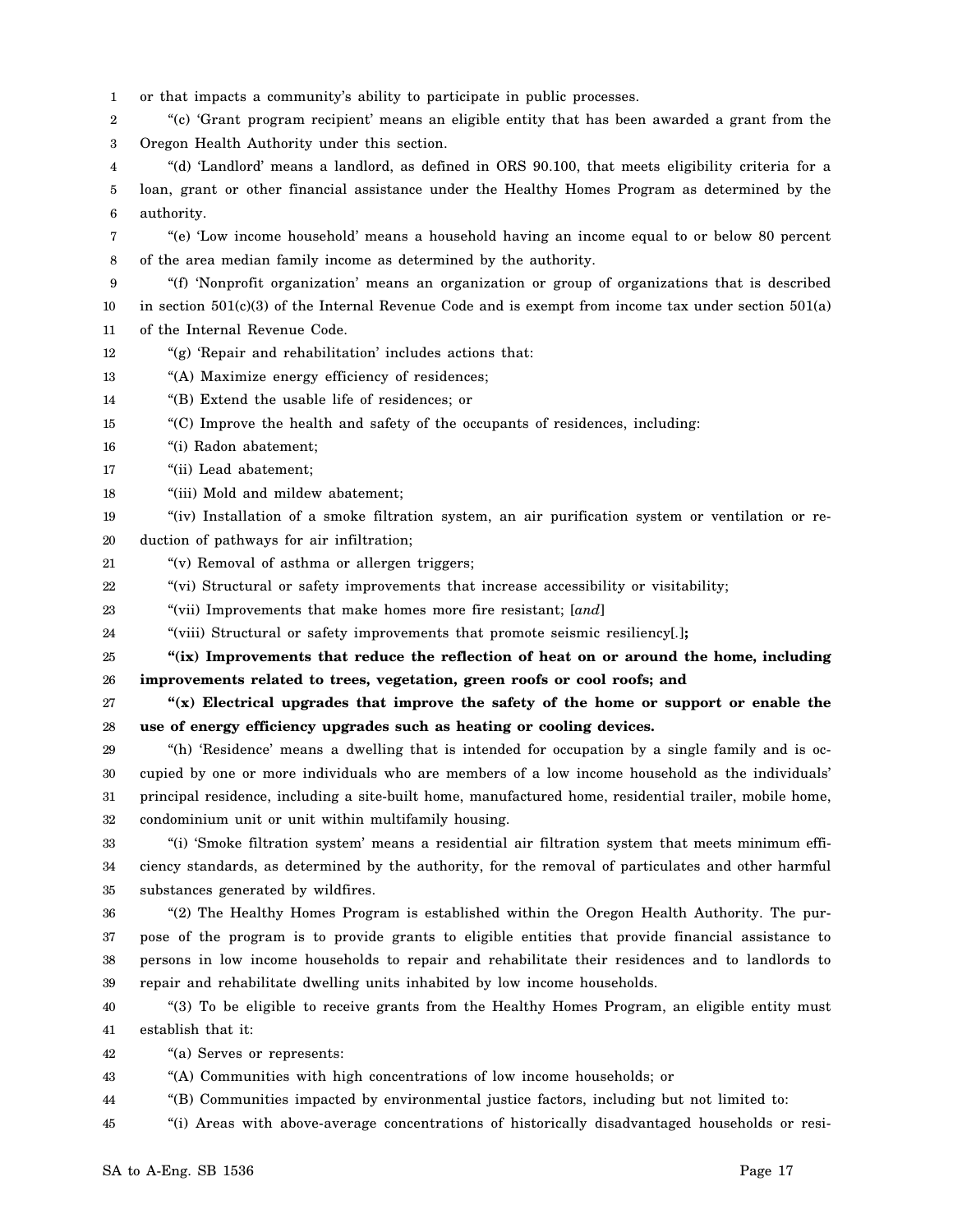1 2 3 4 5 6 7 8 9 10 11 12 13 14 15 16 17 18 19 20 21 22 23 24 25 26 27 28 29 30 31 32 33 34 35 36 37 38 39 40 41 42 43 44 dents with low levels of educational attainment, areas with high unemployment, high linguistic isolation, low levels of homeownership or high rent burden or sensitive populations; "(ii) Areas disproportionately affected by environmental pollution and other hazards that can lead to negative public health effects, exposure or environmental degradation; or "(iii) Other environmental justice factors as determined by the authority. "(b) Has the capacity to administer grant funds received under this section. "(c) Is able to comply with the requirements of all state and federal laws, rules and regulations. "(4)(a) The authority shall adopt by rule processes for eligible entities to apply to receive grants from the Healthy Homes Program. The processes may include a request for proposals. "(b) The authority may adopt by rule: "(A) Standards for repair and rehabilitation activities conducted by low-income households; "(B) Standards for repair and rehabilitation activities conducted by landlords; "(C) Additional requirements for landlords who receive program funds; and "(D) Provisions for the allocation of program funds including but not limited to allocations for types of eligible entities, types of recipients, types of housing and regions of this state. "(c) The authority, in consultation with the Governor's Policy Advisor for Economic and Business Equity, may establish by rule standards for the work performed using grants from the program to be performed by disadvantaged business enterprises, minority-owned businesses, woman-owned businesses or businesses that service-disabled veterans own, as those terms are defined in ORS 200.005. "(5) Upon being awarded a grant under this section, the grant program recipient shall enter into an agreement with the authority that contains provisions that: "(a) Indicate the purposes for which the grant funds may be used; "(b) Prohibit the grant program recipient from using more than 15 percent of grant funds for administrative expenses and program delivery costs; "(c) Include the repayment provisions set forth in subsection (6) of this section; "(d) Permit the authority to conduct audits and investigations of the grant program recipient regarding the purposes for which grant funds have been used; and "(e) Require the grant program recipient to provide reports as set forth in subsection (7) of this section. "(6) A grant program recipient must repay to the authority, in whole or in part, grant funds received under this section to the extent that: "(a) The grant program recipient does not use the grant funds in accordance with the provisions of the grant agreement executed between the authority and the grant program recipient under subsection (5) of this section; or "(b) The Director of the Oregon Health Authority determines that the grant program recipient must repay all or part of the grant funds on grounds of misappropriation, fraud or similar reasons after auditing or investigating the grant program recipient's operations and conducting a contested case hearing under ORS 183.413 to 183.470. "(7) A grant program recipient shall report to the authority by June 30 of each year concerning the status and use of grant funds received under this section. The report required under this section may not disclose the personal information of the recipients of loans, grants or other financial assistance under the Healthy Homes Program. The report must include: "(a) A detailed description of the grant program recipient's use of grant funds;

45 "(b) A list of each loan, grant or other financial assistance that the grant program recipient has